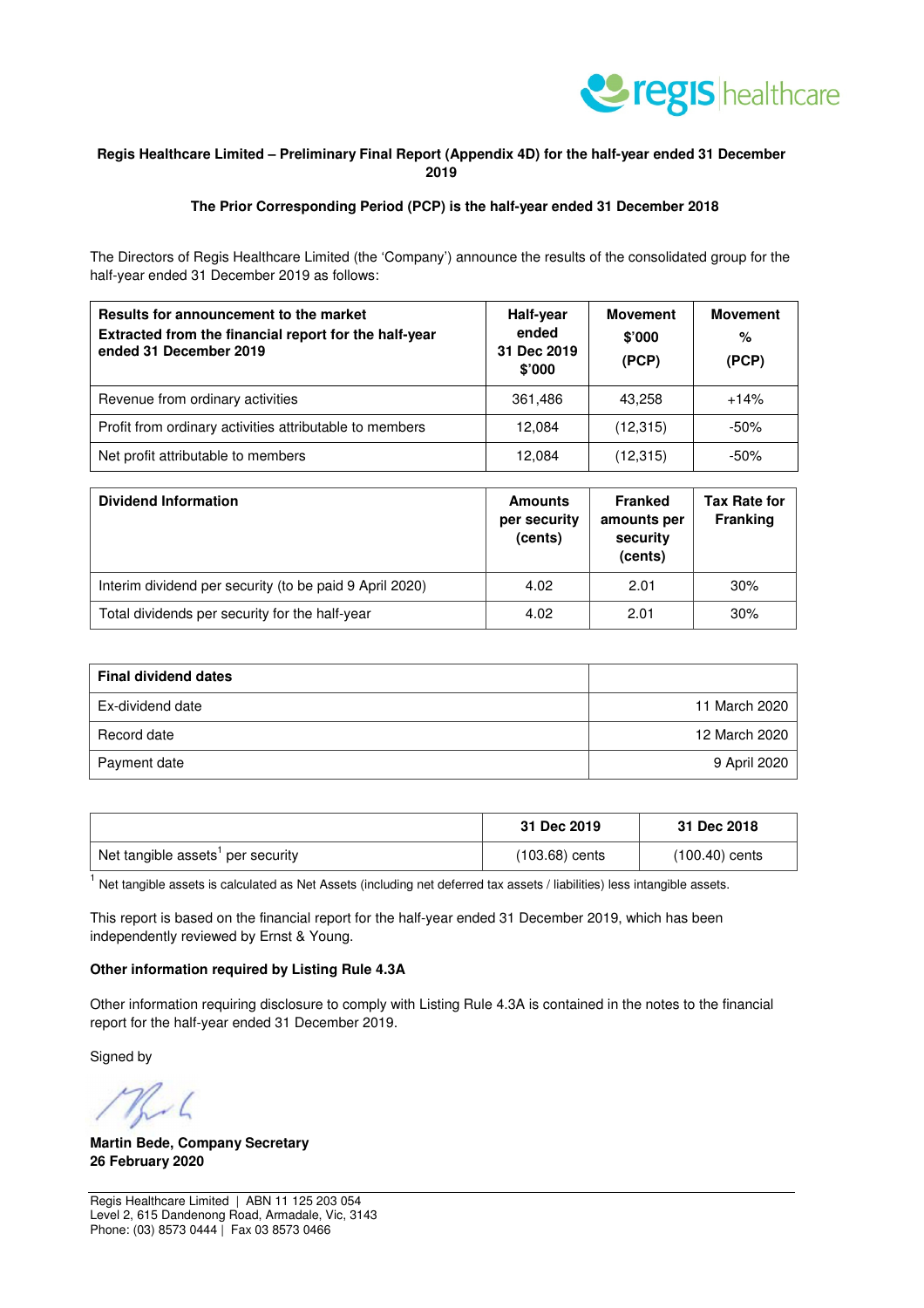# REGIS HEALTHCARE LIMITED

ABN 11 125 203 054

FINANCIAL REPORT FOR THE HALF-YEAR ENDED 31 DECEMBER 2019

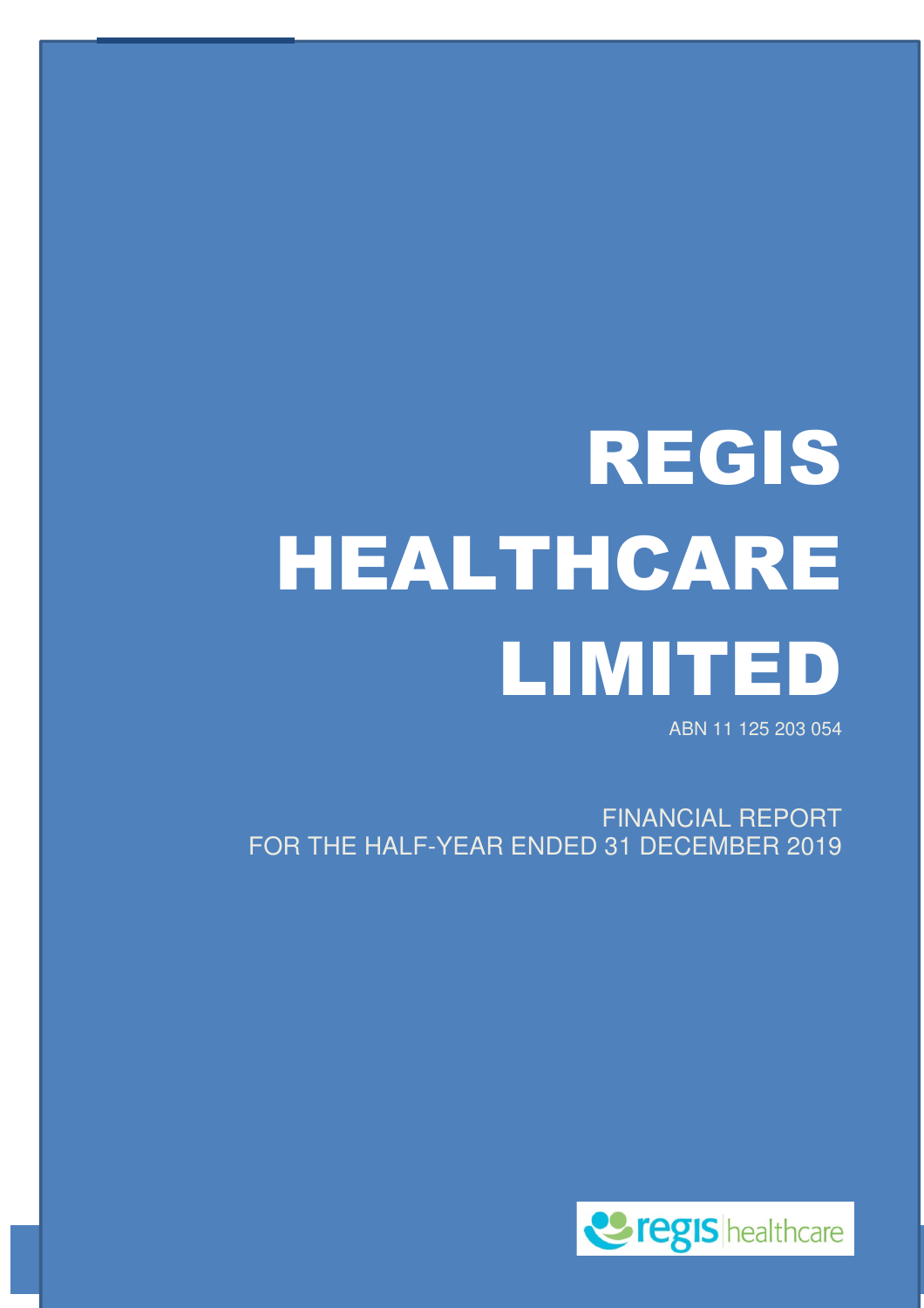

# FINANCIAL REPORT CONTENTS

| AUDITOR'S INDEPENDENCE DECLARATION TO THE DIRECTORS OF REGIS HEALTHCARE LIMITED 6 |  |
|-----------------------------------------------------------------------------------|--|
| CONSOLIDATED STATEMENT OF PROFIT OR LOSS AND OTHER COMPREHENSIVE INCOME 7         |  |
|                                                                                   |  |
|                                                                                   |  |
|                                                                                   |  |
|                                                                                   |  |
|                                                                                   |  |
|                                                                                   |  |
|                                                                                   |  |
|                                                                                   |  |
|                                                                                   |  |
|                                                                                   |  |
| INDEPENDENT AUDITOR'S REPORT TO THE MEMBERS OF REGIS HEALTHCARE LIMITED 26        |  |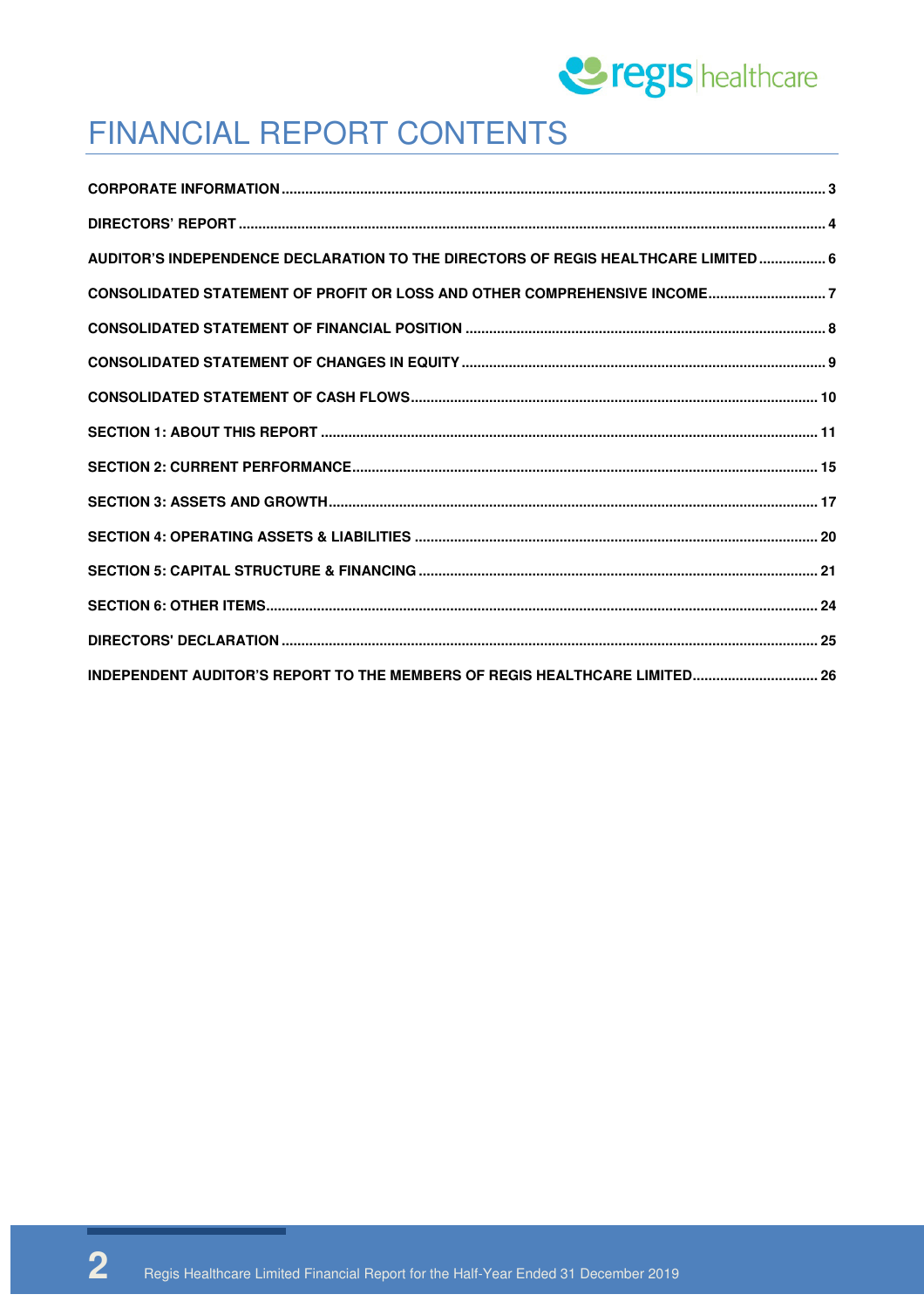

# CORPORATE INFORMATION

| <b>DIRECTORS</b>    |                                  |
|---------------------|----------------------------------|
| Graham K Hodges     | Chairman, Non-Executive Director |
| Linda J Mellors     | Managing Director and CEO        |
| Christine C Bennett | Non-Executive Director           |
| Bryan A Dorman      | Non-Executive Director           |
| Sylvia Falzon       | Non-Executive Director           |
| Matthew J Quinn     | Non-Executive Director           |
| lan G Roberts       | Non-Executive Director           |

#### **COMPANY SECRETARY**

Martin Bede

#### **REGISTERED OFFICE**

Level 2, 615 Dandenong Road, Armadale VIC 3143

#### **PRINCIPAL PLACE OF BUSINESS**

Level 2, 615 Dandenong Road Armadale VIC 3143

#### **SHARE REGISTRY**

Link Market Services Limited Tower 4, 727 Collins Street Melbourne VIC 3000 Phone: 1300 554 474

#### **STOCK EXCHANGE LISTING**

Regis Healthcare Limited shares are listed on the Australian Securities Exchange (ASX code: REG).

#### **SOLICITORS**

King & Wood Mallesons Level 50, 600 Bourke St Melbourne VIC 3000

#### **AUDITORS**

Ernst & Young Australia 8 Exhibition St Melbourne VIC 3000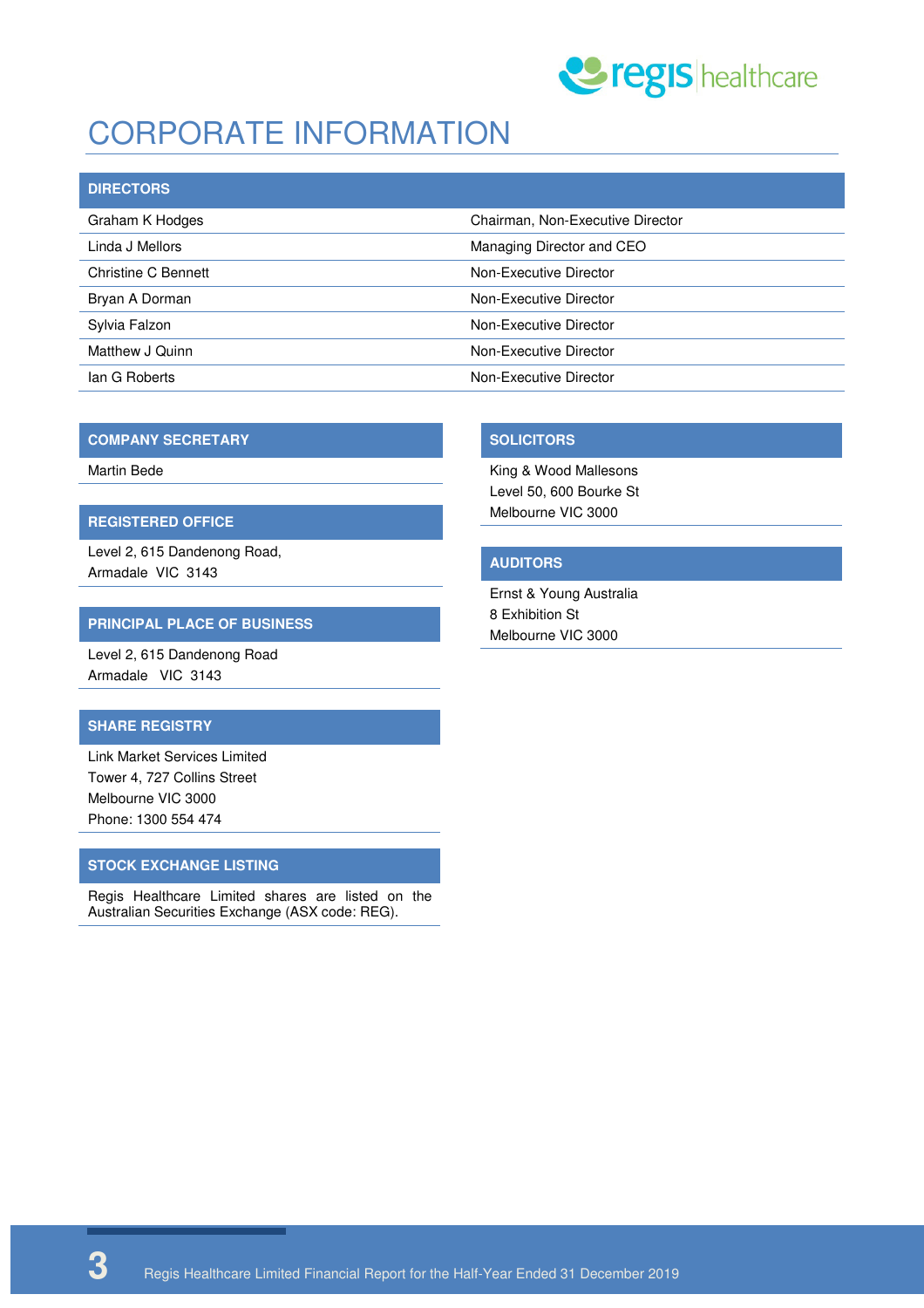

# DIRECTORS' REPORT

Your directors present their report on Regis Healthcare Limited (the Company) and its controlled entities (the Group) for the half-year ended 31 December 2019.

#### **DIRECTORS**

The names of directors (collectively, the Board) in office at any time during or since the end of the financial period are:

| Chairman, Non-Executive Director                           |
|------------------------------------------------------------|
| Managing Director and CEO (appointed on 20 September 2019) |
| Managing Director and CEO (resigned on 4 September 2019)   |
| Non-Executive Director                                     |
| Non-Executive Director                                     |
| Non-Executive Director                                     |
| Non-Executive Director                                     |
| Non-Executive Director                                     |
|                                                            |

On 4 September 2019, Dr Linda Mellors was appointed Chief Executive Officer (CEO), succeeding Ross Johnston who resigned from the company. In addition to her role as CEO, Linda was appointed Managing Director on 20 September 2019. Linda has a PhD in cardiac physiology, Bachelor of Science with first class honours, Bachelor of Arts and is a Graduate of the Australian Institute of Company Directors.

#### **PRINCIPAL ACTIVITIES**

The Group's principal activity during the period was the provision of residential aged care services. There were no significant changes to these activities during the period.

#### **REVIEW AND RESULTS OF OPERATIONS**

As at 31 December 2019, the Group owned and operated 63 aged care homes, had 7,078 operational places and provided services in seven States and Territories.

A summary of the financial results for the half year period to 31 December 2019 is below:

| <b>FOR THE HALF YEAR ENDED</b>                          | 31 DEC 2019 | 31 DEC 2018 |
|---------------------------------------------------------|-------------|-------------|
|                                                         | \$'000      | \$'000      |
| Reported <sup>1</sup> Revenue                           | 361,486     | 318,228     |
| Reported <sup>1</sup> Profit after tax for the period   | 12.084      | 24,399      |
| Underlying <sup>1</sup> Profit after tax for the period | 12.963      | 24,706      |
| Reported <sup>1</sup> Basic Earnings Per Share          | 4.02 cents  | 8.12 cents  |

Total revenue for the period was \$361,486,000, which represents an increase of \$43,258,000 or 14% against the previous corresponding period. Due to the adoption of AASB 16 Leases effective 1 July 2019, the Group was required to recognise, for residential aged care accommodation arrangements where the resident has elected to pay a RAD or Bond, income (to reflect the interest fee loan financing benefit received from RADs and Bonds) and, correspondingly, interest expense (to impute an interest charge on RADs and Bonds) of \$29,253,000 with \$nil net impact on profit or loss and cash flows for the half year period. Excluding the impact of AASB 16, total revenue for the period was \$332,233,000, which represents an increase of \$14,005,000 or 4.4% against the previous corresponding period.

Regis recorded a profit after income tax for the half year period of \$12,084,000 (2018: \$24,399,000).

The underlying profit after tax of the Group for the half year period ended 31 December 2019 is \$12,963,000 (2018: \$24,706,000), which excludes \$879,000 of costs directly associated with the preparation of Regis' response to the requests for information received from the Royal Commission into Aged Care Quality and Safety and submissions to the Commission.

 1 The use of the terms 'reported' refers to IFRS financial information and 'underlying' to non-IFRS financial information. Underlying earnings are categorised as non-IFRS financial information prepared in accordance with ASIC Regulatory Guide 230 – Disclosing non-IFRS financial information, issued in December 2011. Underlying earnings have been adjusted from the reported information to assist readers to better understand the financial performance of the underlying business in each financial year. The non-IFRS financial information, while not subject to an audit or review, has been extracted from the financial report, which has been subject to review by the Group's external auditors.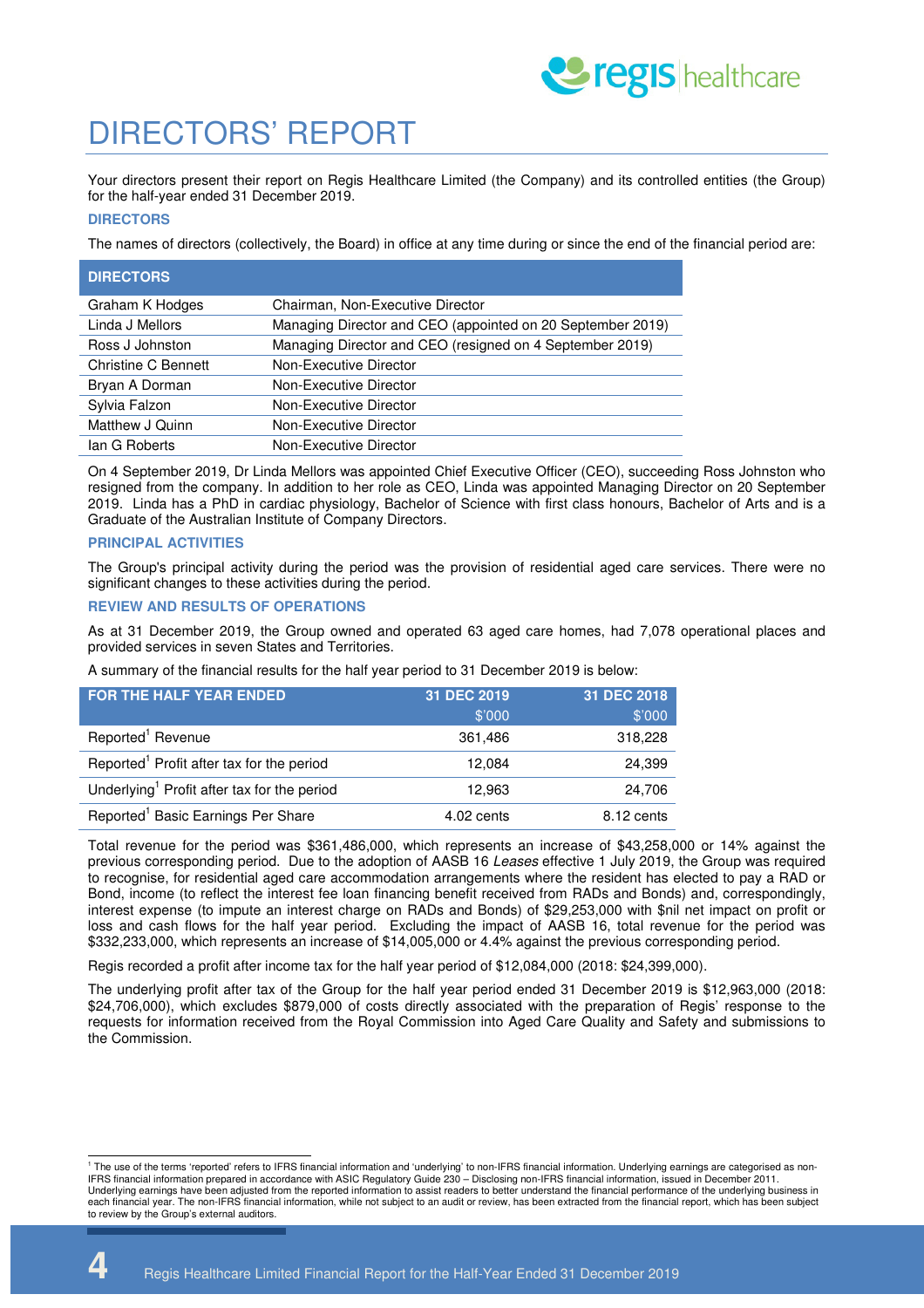

Financial performance continued to be negatively impacted by lower occupancy and the ongoing effect of the rate of indexation of Government funding (circa 1.4%) not keeping up with the rate of inflation on care costs (employee costs rose by circa 3%). Average occupancy over the half year to December 2019 in steady homes<sup>2</sup> was 90.4%, down from 91.9% in the prior corresponding period.

Importantly, improved earnings from greenfield developments ramping up supported business performance over the period and more than offset the increase in care, staff and deprecation expenses related to the new greenfield sites.

#### **CASH FLOW AND CAPITAL EXPENDITURE**

The Group's principal sources of funds were cash flow from operations (including RADs). Net cash flows from operating activities for the period were \$111,016,000 (2018: \$145,499,000). This included RAD, accommodation bond and ILU/ILA entry contribution net inflows of \$46,101,000 (2018: \$72,067,000) and Government funding for January 2020 received in advance in December of \$37,027,000 (2018: \$36,336,000).

During the period, the Group invested \$30,562,000 in capital expenditure for:

- Development of new homes;
- Significant refurbishment of existing homes; and
- Ongoing maintenance capital expenditure at our existing homes.

During the period, the group repaid \$32,028,000 of bank borrowings assisted by the net RAD cash inflow in the period.

The Group's cash position and available debt facilities are expected to provide sufficient liquidity to meet the Group's currently anticipated cash flow requirements.

#### **DIVIDENDS**

A dividend of \$21,376,000 (100% franked) was paid on 26 September 2019 in respect of the financial year ended 30 June 2019 and is reflected in the financial statements of the current reporting period.

A dividend of \$12,084,000 (50% franked) was declared on 26 February 2020 for payment for the half year ended 31 December 2019. The financial effect of dividends declared after period end are not reflected in the 31 December 2019 financial statements and will be recognised in subsequent financial reports.

#### **SIGNIFICANT CHANGES IN THE STATE OF AFFAIRS**

No changes in the state of affairs arose during the period to the date of this report that significantly affected or may significantly affect the operations of the Group, the results of those operations, or the state of affairs of the Group in subsequent financial periods.

#### **SIGNIFICANT EVENTS AFTER THE BALANCE SHEET DATE**

Regis has contracted to acquire two homes near Townsville, Queensland, from Lower Burdekin Home for the Aged Society offering a total of 173 aged care places. Regis will assume ownership from March 2020, subject to approval from the Department of Health. The Group has acquired the business in line with its growth strategy. With a home in Townsville already, the location is a good fit with the North Queensland operating network.

In January 2020, two of five retail units located at Port Coogee that are classified as held for sale at the half-year ended 31 December 2019 were disposed of.

No other matters or circumstances have arisen since the end of the period to the date of this report, which significantly affected or may significantly affect the operations of the Group, the results of those operations, or the state of affairs of the Group in subsequent financial periods.

#### **ROUNDING**

The company is an entity to which ASIC Corporations (Rounding in Financial/Directors' Reports) Instrument 2016/191 applies and, accordingly, amounts in the directors' report and the interim financial report have been rounded to the nearest thousand dollars.

#### **AUDITOR'S INDEPENDENCE DECLARATION**

The auditor's independence declaration for the half year period to 31 December 2019 has been received and can be found on page 6.

Signed in accordance with a resolution of the directors.

Trahan

Graham K Hodges Chairman Melbourne, 26 February 2020

 $2$  Excludes newly developed homes in the ramp up phase.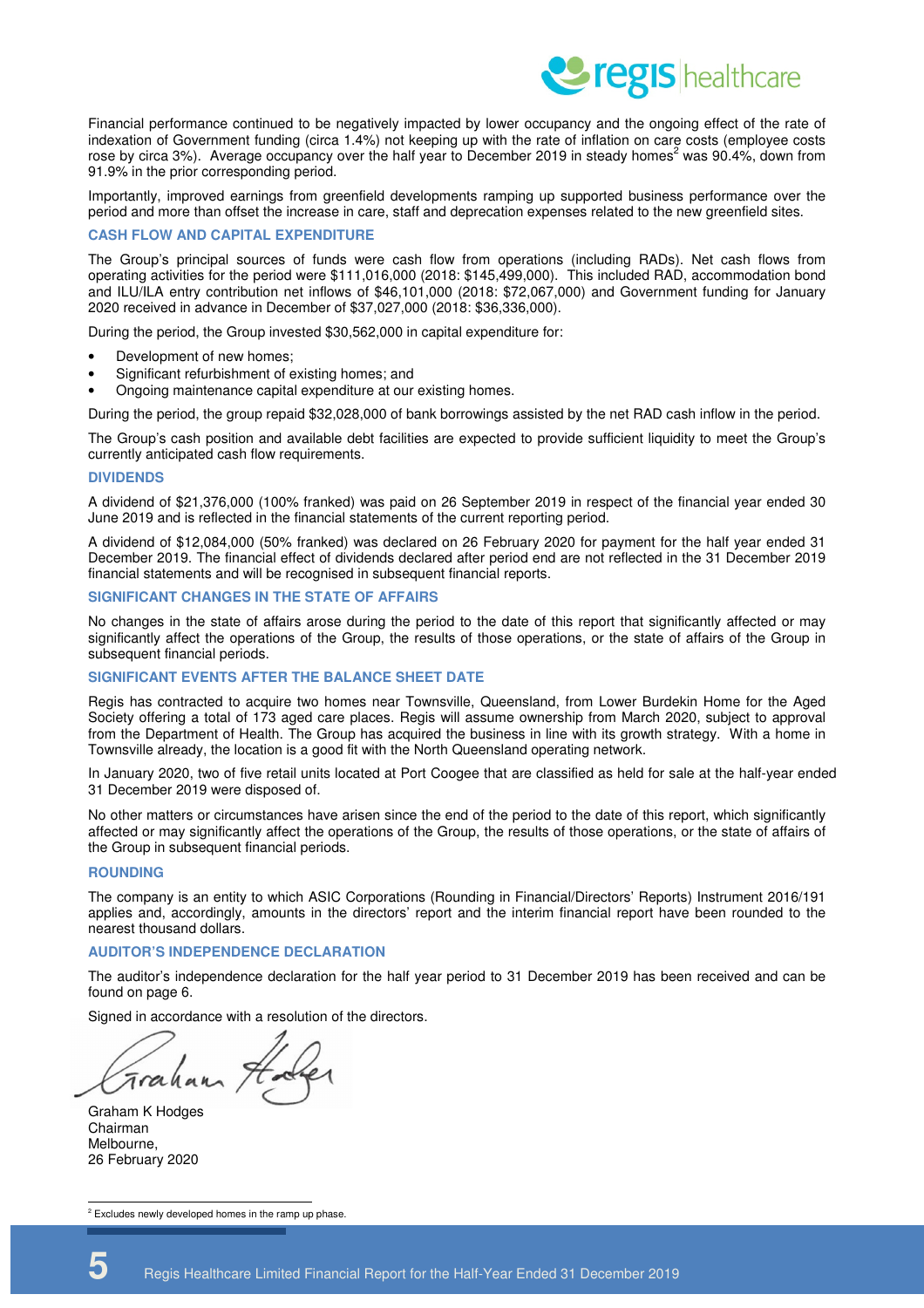

Ernst & Young 8 Exhibition Street Melbourne VIC 3000 Australia GPO Box 67 Melbourne VIC 3001

Tel: +61 3 9288 8000 Fax: +61 3 8650 7777 ey.com/au

### **Auditor's Independence Declaration to the Directors of Regis Healthcare Limited**

As lead auditor for the review of the half-year financial report of Regis Healthcare Limited for the half-year ended 31 December 2019, I declare to the best of my knowledge and belief, there have been:

- (a) no contraventions of the auditor independence requirements of the *Corporations Act 2001* in relation to the review*;* and
- (b) no contraventions of any applicable code of professional conduct in relation to the review.

This declaration is in respect of Regis Healthcare Limited and the entities it controlled during the financial period.

Ernst & Young

Ernst & Young

BJ Pollock Partner 26 February 2020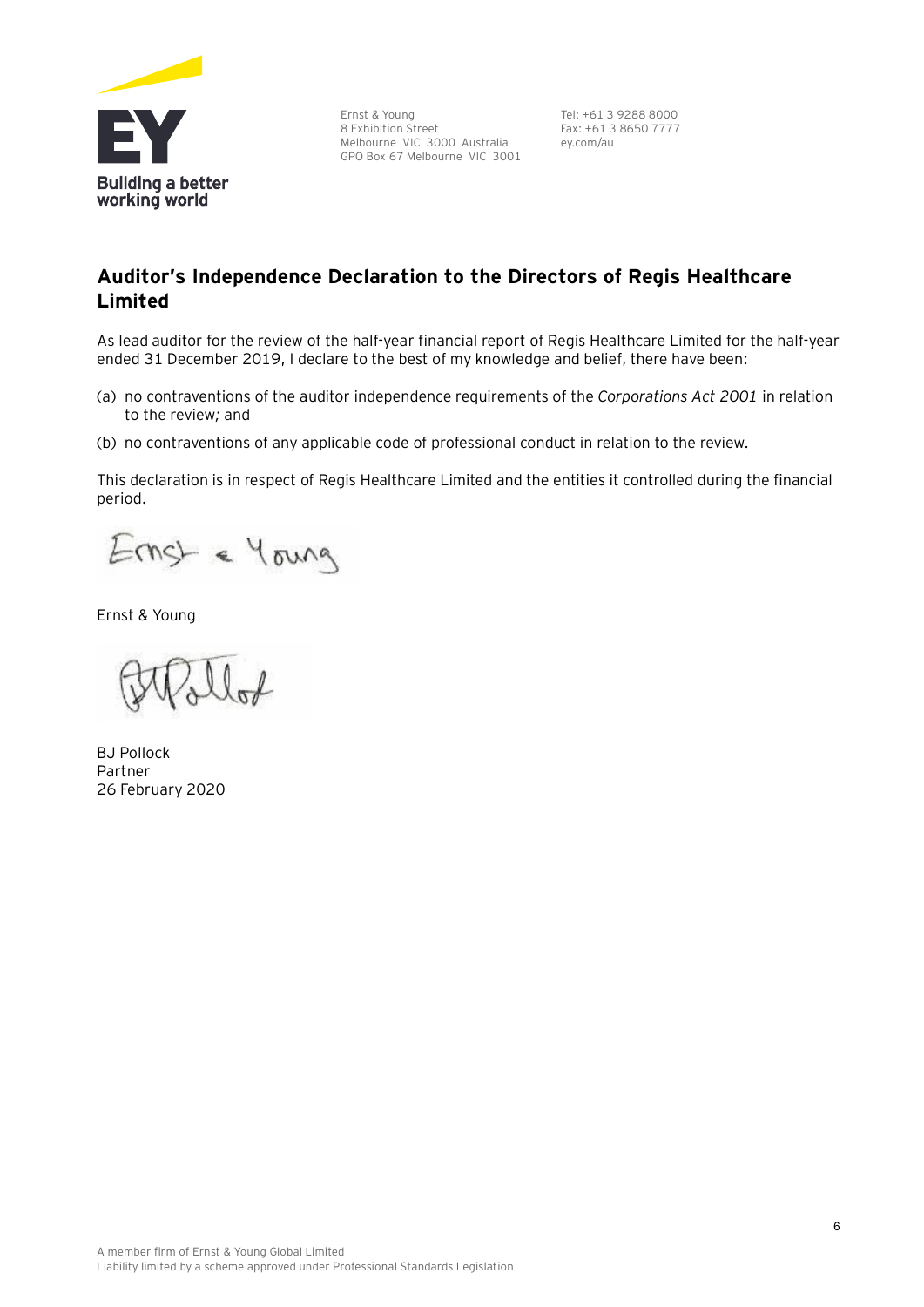

### CONSOLIDATED STATEMENT OF PROFIT OR LOSS AND OTHER COMPREHENSIVE INCOME

#### **FOR THE HALF-YEAR ENDED 31 DECEMBER 2019**

|                                                                                         |              | 31 DEC 2019  | 31 DEC 2018* |
|-----------------------------------------------------------------------------------------|--------------|--------------|--------------|
|                                                                                         | <b>NOTES</b> | \$'000       | \$'000       |
|                                                                                         |              |              |              |
| Revenue                                                                                 | 2.1          | 361,486      | 318,228      |
|                                                                                         |              |              |              |
| Other income                                                                            | 2.1          | 81           | 1,692        |
|                                                                                         |              |              |              |
| Staff expenses                                                                          |              | (238, 886)   | (217, 964)   |
| Resident care expenses                                                                  |              | (20, 969)    | (18, 639)    |
| Administration expenses                                                                 |              | (17, 940)    | (16, 681)    |
| Occupancy expenses                                                                      |              | (10, 722)    | (10, 219)    |
| Depreciation                                                                            |              | (20, 162)    | (16, 344)    |
| Profit before income tax and finance costs                                              |              | 52,888       | 40,073       |
|                                                                                         |              |              |              |
| Finance costs                                                                           | 2.2          | (35, 618)    | (6,055)      |
| Profit before income tax                                                                |              |              | 34,018       |
|                                                                                         |              | 17,270       |              |
| Income tax expense                                                                      | 2.3          | (5, 186)     | (9,619)      |
|                                                                                         |              |              |              |
| Profit for the period                                                                   |              | 12,084       | 24,399       |
|                                                                                         |              |              |              |
| Other comprehensive income                                                              |              |              |              |
| Items that may be reclassified subsequently to profit or loss                           |              |              |              |
| (Loss) / gain on cash flow hedges, net of tax                                           |              | 64           | (43)         |
| Other comprehensive income, net of tax                                                  |              | 64           | (43)         |
|                                                                                         |              |              |              |
| Total comprehensive income for the period                                               |              | 12,148       | 24,356       |
|                                                                                         |              |              |              |
| Total comprehensive income attributable to:                                             |              |              |              |
| Owners of the parent                                                                    |              | 12,148       | 24,356       |
|                                                                                         |              |              |              |
| <b>Earnings per share</b>                                                               |              |              |              |
|                                                                                         |              | <b>Cents</b> | <b>Cents</b> |
| Earnings per share for the period attributable to ordinary equity holders of the Parent |              |              |              |
| <b>Basic</b>                                                                            | 2.5          | 4.02         | 8.12         |
| Diluted                                                                                 | 2.5          | 4.01         | 8.11         |

This statement should be read in conjunction with the notes to the financial statements.

\* The Group has initially applied AASB 16 using the modified retrospective approach. Under this approach, comparative information is not restated and the cumulative effect of initially applying AASB 16 is recognised in retained earnings (refer to Note 1.6).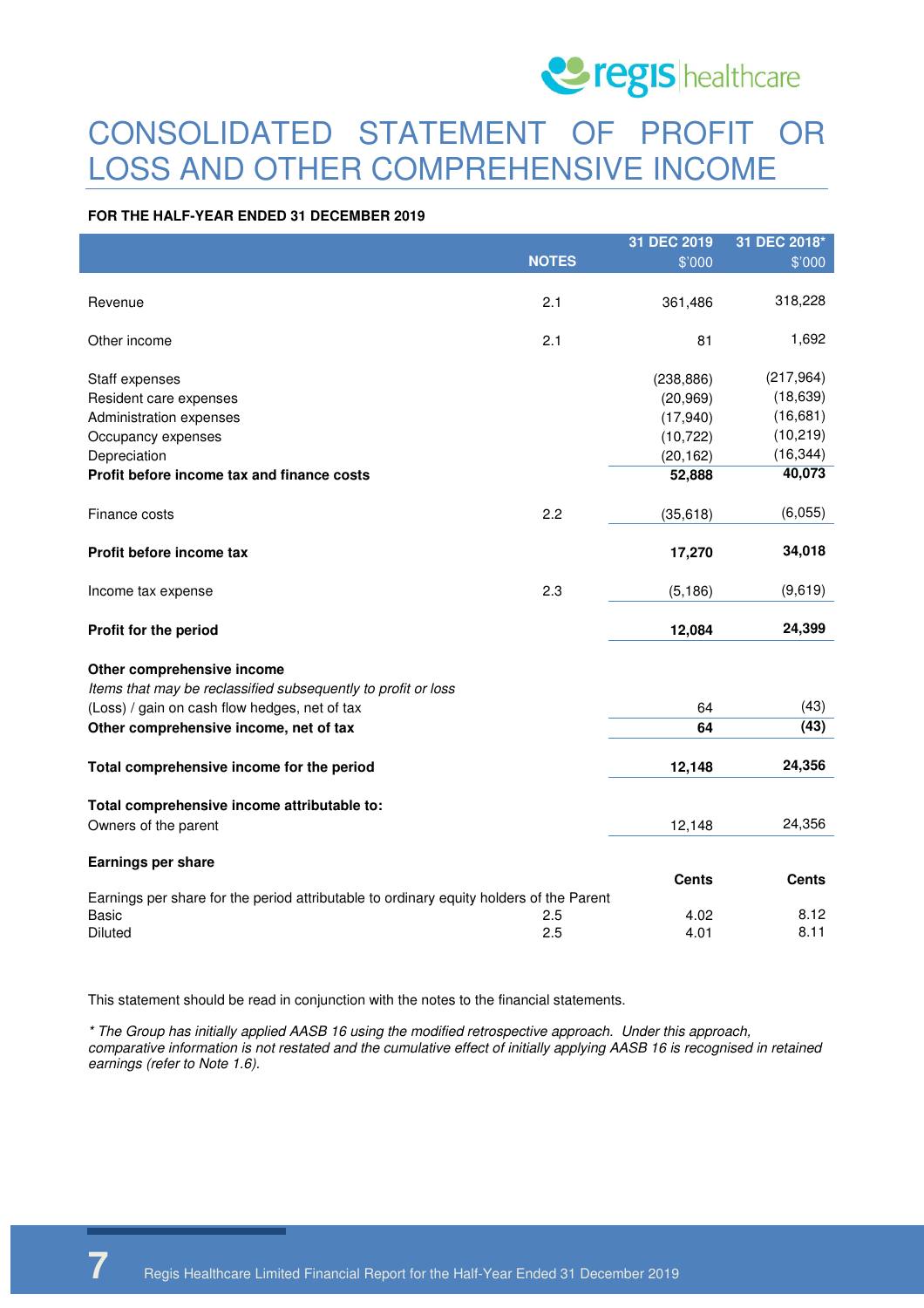

### CONSOLIDATED STATEMENT OF FINANCIAL **POSITION**

#### **AS AT 31 DECEMBER 2019**

|                                       |              | 31 DEC 2019 | 30 JUN 2019* |
|---------------------------------------|--------------|-------------|--------------|
|                                       | <b>NOTES</b> | \$'000      | \$'000       |
|                                       |              |             |              |
| <b>ASSETS</b>                         |              |             |              |
| <b>Current Assets</b>                 |              |             |              |
| Cash and cash equivalents             | 4.1          | 26,972      |              |
| Trade and other receivables           |              | 8,583       | 10,484       |
| Inventories                           |              | 1,186       | 1,341        |
| Other current assets                  |              | 7,060       | 3,959        |
| Assets held for sale                  |              | 1,599       |              |
| Income tax receivable                 |              | 4,863       | 6,430        |
| <b>Total Current Assets</b>           |              | 50,263      | 22,214       |
| <b>Non-Current Assets</b>             |              |             |              |
| Property, plant and equipment         | 3.1          | 1,154,400   | 1,147,692    |
| Investment property                   | 3.2          | 145,891     | 143,375      |
| Right of use asset                    | 3.3          | 6,475       |              |
| Intangible assets                     |              | 479,617     | 479,617      |
| <b>Total Non-Current Assets</b>       |              | 1,786,383   | 1,770,684    |
| <b>TOTAL ASSETS</b>                   |              | 1,836,646   | 1,792,898    |
| <b>LIABILITIES</b>                    |              |             |              |
| <b>Current Liabilities</b>            |              |             |              |
| Cash and cash equivalents             | 4.1          |             | 160          |
| Trade and other payables              | 4.2          | 89,225      | 55,585       |
| Lease liabilities                     |              | 1,035       |              |
| Provisions                            |              | 59,563      | 60,161       |
| Other financial liabilities           | 5.1          | 1,169,536   | 1,126,920    |
| <b>Total Current Liabilities</b>      |              | 1,319,359   | 1,242,826    |
|                                       |              |             |              |
| <b>Non-Current Liabilities</b>        |              |             |              |
| Interest-bearing loans and borrowings | 5.2          | 271,429     | 303,080      |
| Provisions                            |              | 6,604       | 6,012        |
| Deferred tax liabilities              |              | 63,984      | 62,335       |
| Lease liabilities                     |              | 7,483       |              |
| <b>Total Non-Current Liabilities</b>  |              | 349,500     | 371,427      |
| <b>TOTAL LIABILITIES</b>              |              | 1,668,859   | 1,614,253    |
| <b>NET ASSETS</b>                     |              | 167,787     | 178,645      |
| <b>EQUITY</b>                         |              |             |              |
| <b>Issued Capital</b>                 | 5.5          | 273,485     | 273,233      |
| Retained earnings                     |              | (8,300)     | 2,530        |
| Reserves                              |              | (97, 398)   | (97, 118)    |
| <b>TOTAL EQUITY</b>                   |              | 167,787     | 178,645      |
|                                       |              |             |              |

This statement should be read in conjunction with the notes to the financial statements.

\* The Group has initially applied AASB 16 using the modified retrospective approach. Under this approach, comparative information is not restated and the cumulative effect of initially applying AASB 16 is recognised in retained earnings (refer to Note 1.6).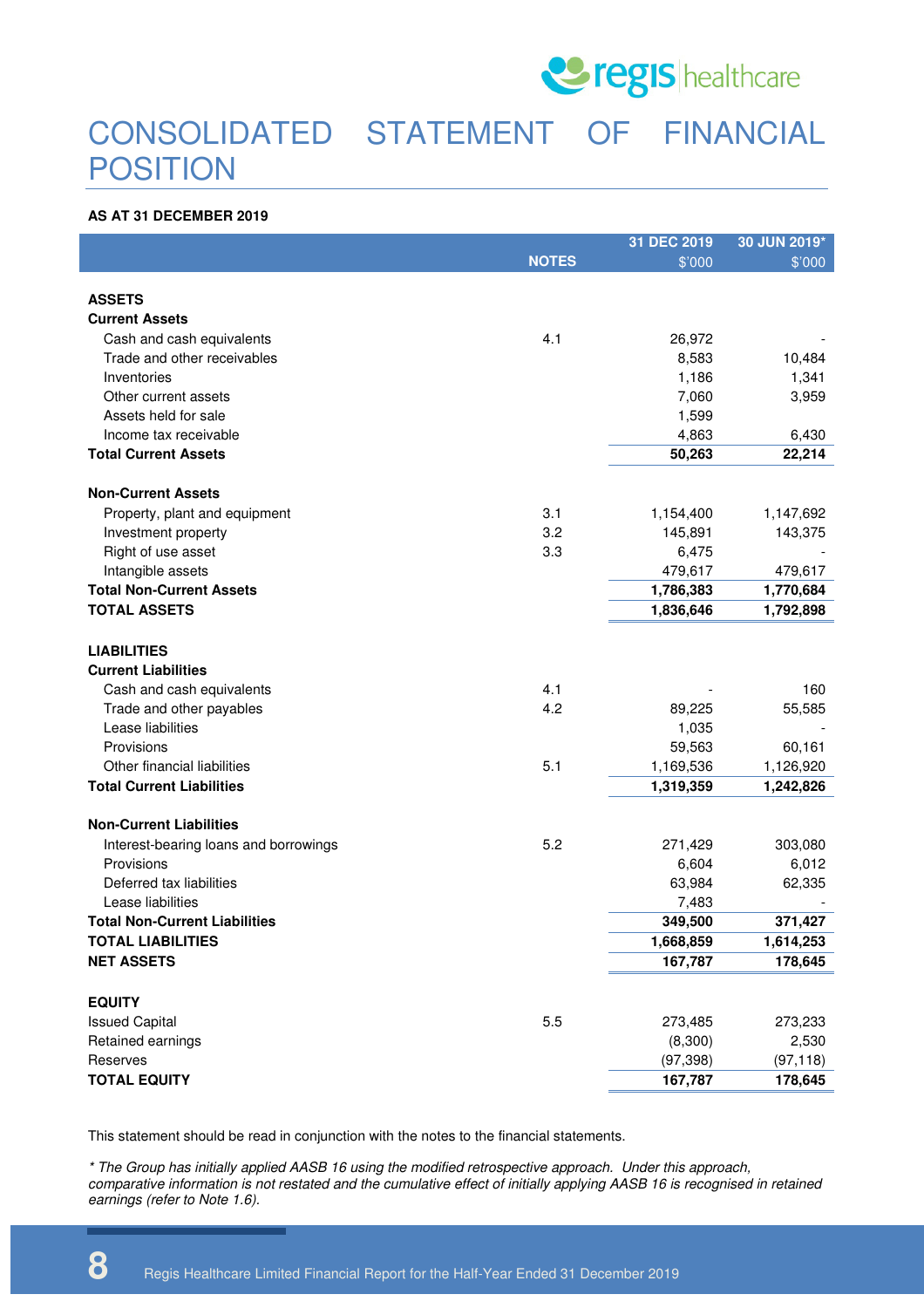

## CONSOLIDATED STATEMENT OF CHANGES IN EQUITY

#### **FOR THE HALF-YEAR ENDED 31 DECEMBER 2019**

|                                                                                                                     | <b>ISSUED</b><br><b>CAPITAL</b> | <b>RETAINED</b><br><b>EARNINGS</b> | <b>CASH</b><br><b>FLOW</b><br><b>HEDGE</b><br><b>RESERVE</b> | <b>REMUNERATION</b><br><b>RESERVE</b> | <b>ACQUISITION</b><br><b>RESERVE</b> | <b>TOTAL</b><br><b>EQUITY</b> |
|---------------------------------------------------------------------------------------------------------------------|---------------------------------|------------------------------------|--------------------------------------------------------------|---------------------------------------|--------------------------------------|-------------------------------|
|                                                                                                                     | \$'000                          | \$'000                             | \$'000                                                       | \$'000                                | \$'000                               | \$'000                        |
| At 1 July 2018 with the adjusted balance                                                                            | 272,822                         | 2,053                              | 103                                                          | 4,503                                 | (101, 497)                           | 177,984                       |
| Profit for the period<br>Other comprehensive income                                                                 |                                 | 24,399                             | (43)                                                         |                                       |                                      | 24,399<br>(43)                |
| Total comprehensive income for the period                                                                           |                                 | 24,399                             | (43)                                                         |                                       | $\blacksquare$                       | 24,356                        |
| Dividends paid or provided for<br>Equity settled share based payment expense<br>Transfers from remuneration reserve | 411                             | (26,007)                           |                                                              | 242<br>(411)                          |                                      | (26,007)<br>242               |
| At 31 December 2018                                                                                                 | 273,233                         | 445                                | 60                                                           | 4,334                                 | (101, 497)                           | 176,575                       |
| At 1 July 2019<br>Adjustment related to new accounting standards*<br>Adjusted balance at 1 July 2019                | 273,233<br>273,233              | 2,530<br>(1,538)<br>992            | (64)<br>(64)                                                 | 4,443<br>4,443                        | (101, 497)<br>(101, 497)             | 178,645<br>(1,538)<br>177,107 |
| Profit for the period<br>Other comprehensive income<br>Total comprehensive income for the period                    | $\overline{\phantom{a}}$        | 12,084<br>12,084                   | 64<br>64                                                     | $\blacksquare$                        | $\blacksquare$                       | 12,084<br>64<br>12,148        |
| Dividends paid or provided for<br>Equity settled share based payment expense<br>Transfers from remuneration reserve | 252                             | (21, 376)                          |                                                              | (92)<br>(252)                         |                                      | (21, 376)<br>(92)             |
| At 31 December 2019                                                                                                 | 273,485                         | (8, 300)                           |                                                              | 4,099                                 | (101, 497)                           | 167,787                       |

This statement should be read in conjunction with the notes to the financial statements.

\* The Group has initially applied AASB 16 using the modified retrospective approach. Under this approach, comparative information is not restated and the cumulative effect of initially applying AASB 16 is recognised in retained earnings (refer to Note 1.6).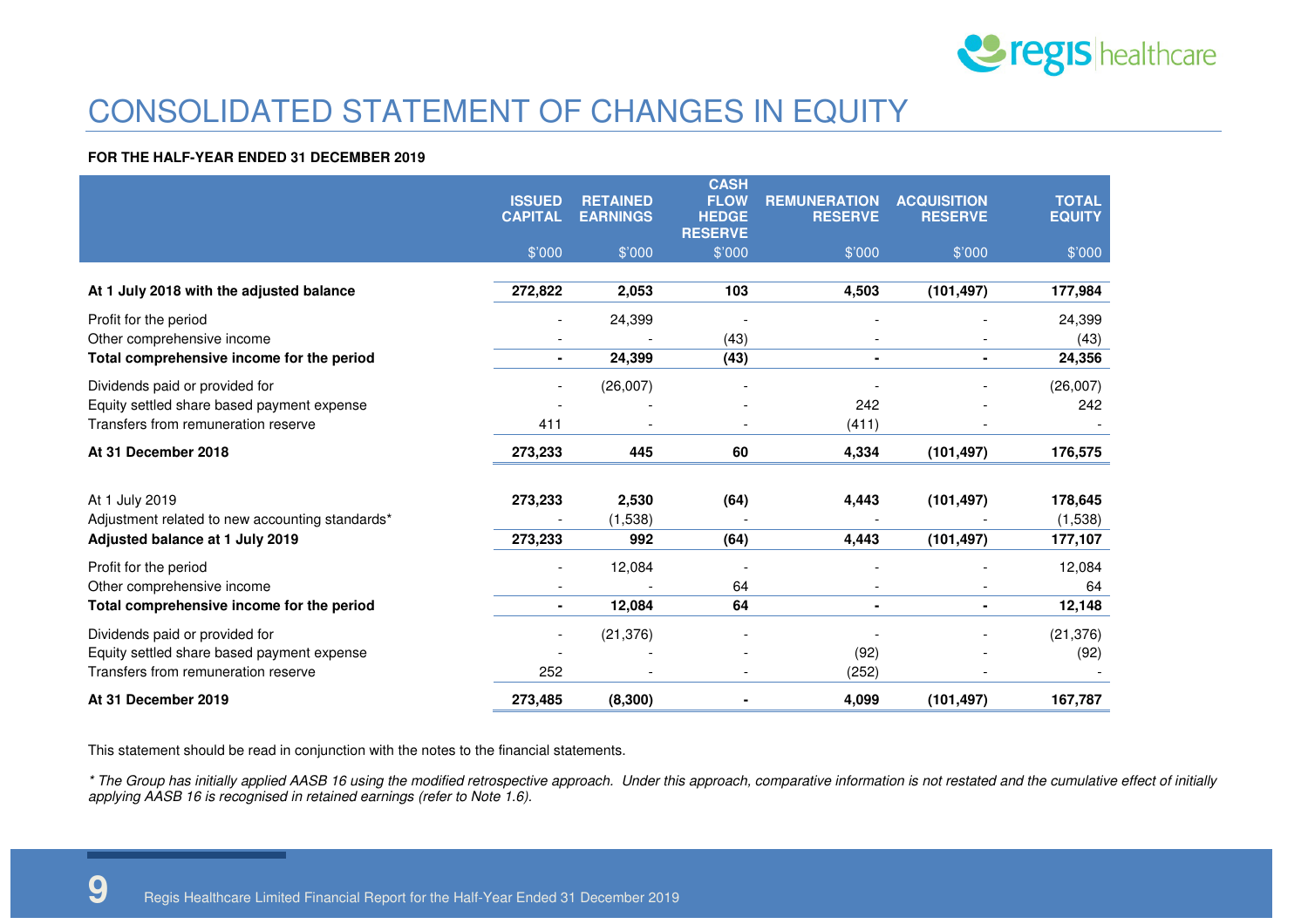

# CONSOLIDATED STATEMENT OF CASH FLOWS

#### **FOR THE HALF-YEAR ENDED 31 DECEMBER 2019**

|                                                                 |              | 31 DEC 2019 | 31 DEC 2018* |
|-----------------------------------------------------------------|--------------|-------------|--------------|
|                                                                 | <b>NOTES</b> | \$'000      | \$'000       |
|                                                                 |              |             |              |
| Cash flows from operating activities                            |              |             |              |
| Receipts from residents and Government subsidies                |              | 332,768     | 315,404      |
| Government funding received in advance                          |              | 37,027      | 36,366       |
| Payments to suppliers and employees                             |              | (296, 262)  | (262, 168)   |
| Interest received                                               |              | 37          | 100          |
| Finance costs                                                   |              | (7, 317)    | (8, 468)     |
| RAD, accommodation bond and ILU/ILA entry contribution inflows  |              | 211,195     | 211,089      |
| RAD, accommodation bond and ILU/ILA entry contribution outflows |              | (165, 094)  | (139, 022)   |
| Income tax paid                                                 |              | (1, 338)    | (7,802)      |
| Net cash flows from operating activities                        | 4.1          | 111,016     | 145,499      |
| Cash flows from investing activities                            |              |             |              |
| Purchase of property, plant and equipment                       |              | (28, 127)   | (41,026)     |
| Purchase of investment property                                 |              | (2, 435)    | (1,621)      |
| Proceeds from disposal of property, plant and equipment         |              | 710         |              |
| Net cash flows used in investing activities                     |              | (29, 852)   | (42, 647)    |
| Cash flows from financing activities                            |              |             |              |
| Proceeds from / (Repayments of) bank borrowings                 |              | (32,028)    | (49,010)     |
| Payment of lease liabilities                                    |              | (628)       |              |
| Dividend paid on ordinary shares                                |              | (21, 376)   | (26,007)     |
| Net cash flows used in financing activities                     |              | (54, 032)   | (75, 017)    |
| Net increase/(decrease) in cash held                            |              | 27,132      | 27,835       |
| Cash at the beginning of the period                             |              | (160)       | 7,770        |
| Cash at the end of the period                                   |              | 26,972      |              |
|                                                                 | 4.1          |             | 35,605       |

This statement should be read in conjunction with the notes to the financial statements.

\* The Group has initially applied AASB 16 using the modified retrospective approach. Under this approach, comparative information is not restated and the cumulative effect of initially applying AASB 16 is recognised in retained earnings (refer to Note 1.6).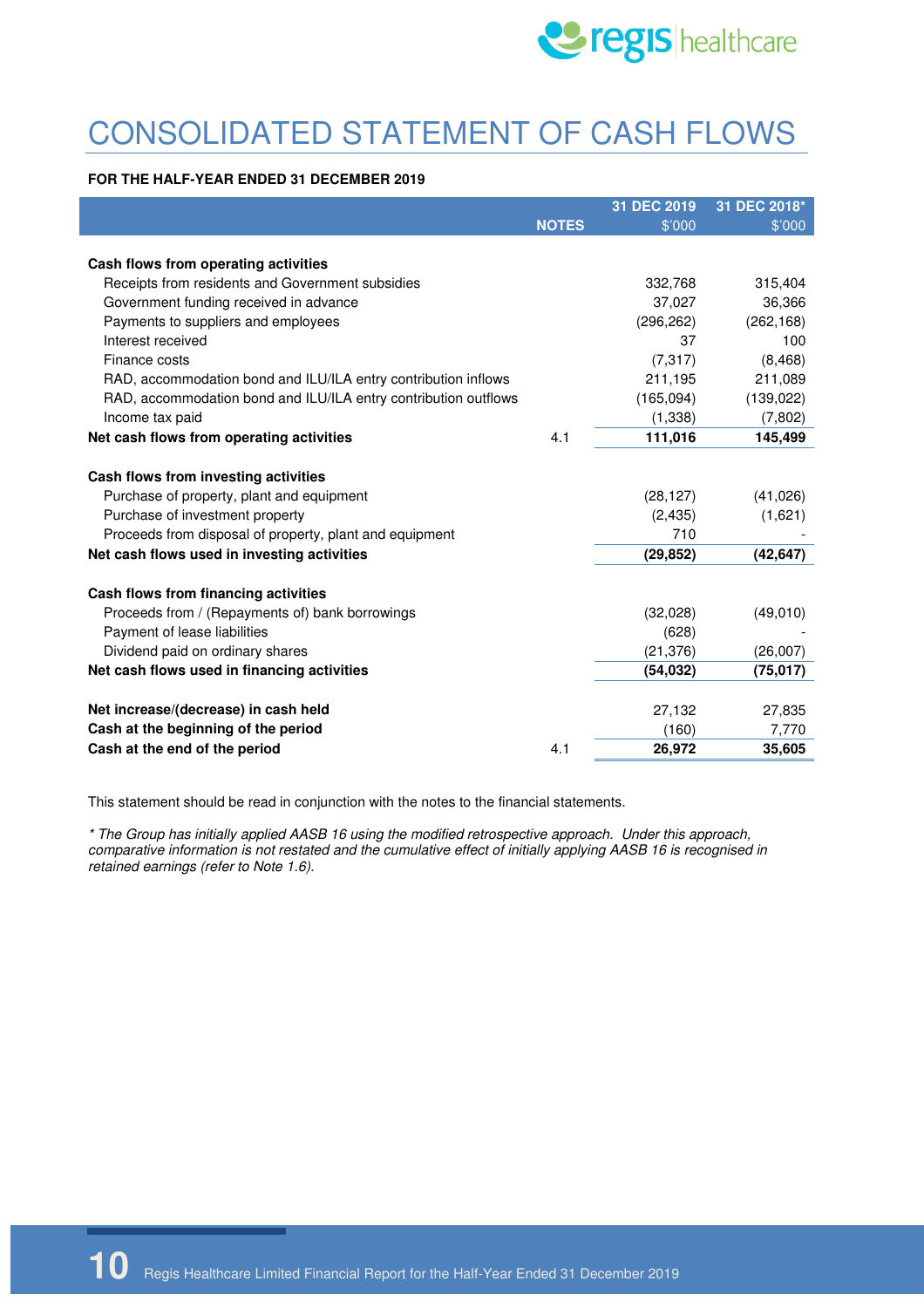

## SECTION 1: ABOUT THIS REPORT

#### **1.1 Corporate Information**

The interim condensed consolidated financial statements of Regis Healthcare Limited and its subsidiaries (collectively, the Group) for the half-year ended 31 December 2019 was authorised for issue in accordance with a resolution of the directors on 26 February 2020.

Regis Healthcare Limited (the "Company") is a for profit company limited by shares incorporated in Australia whose shares are publicly traded on the Australian Securities Exchange. The Group's principal activity during the period was the provision of residential aged care services.

#### **1.2 Basis of Preparation**

The interim condensed consolidated financial statements for the six months ended 31 December 2019 have been prepared in accordance with AASB 134 Interim Financial Reporting.

The interim condensed consolidated financial statements do not include all the information and disclosures typically required in the annual financial statements and should be read in conjunction with the Group's consolidated financial statements for the year ended 30 June 2019.

The interim condensed consolidated financial statements have been prepared on a historical cost basis, except investment property, independent living unit and apartment entry contributions and derivative financial instruments, which have been measured at fair value. The interim condensed consolidated financial statements are presented in Australian dollars and all values are rounded to the nearest thousand dollars (\$'000) unless otherwise stated in accordance with Instrument 2016/91 issued by the Australian Securities and Investments Commission.

#### **1.3 Going concern**

The interim condensed consolidated financial statements have been prepared on a going concern basis. The Company is in a net current asset deficiency position. This deficiency principally arises because refundable accommodation deposits (RADs), accommodation bonds and independent living unit and independent living apartment (ILU/ILA) entry contributions are recorded as a current liability as required under accounting standards. However, in practice, bonds/RADS that are repaid are generally replaced by RADs from incoming residents in a short timeframe. The Group has positive operating cash flow and has access to undrawn credit facilities.

#### **1.4 Events after the Balance Sheet Date**

On 1 March 2020, the Group will acquire two aged care homes located in Queensland from Lower Burdekin Home for the Aged Society, offering a total of 173 aged care places. The Group has acquired the business in line with its growth strategy.

In January 2020 two of the five units located at Port Coogee, classified as held for sale at the half-year ended 31 December 2019 were disposed of.

No matters or circumstances have arisen since the end of the period that significantly affected or may significantly affect the operations of the Group, the results of those operations, or the state of affairs of the Group in future periods.

#### **1.5 Significant Accounting Estimates, Judgements and Assumptions**

The preparation of the Group's interim condensed consolidated financial statements requires management to make estimates, judgements and assumptions.

In preparing the interim condensed consolidated financial statements, the significant estimates, judgements and assumptions made by management in applying the Group's accounting policies and the key sources of estimation uncertainty were the same as those applied to the most recent consolidated financial statements as at and for the year ended 30 June 2019, except for new significant judgements related to lessee accounting under AASB 16, which are disclosed in Note 3.3.

#### **1.6 New standards, interpretations and amendments adopted by the Group**

The accounting policies applied by the Group in these interim condensed consolidated financial statements are the same as those applied by the Group in its consolidated financial statements as at and for the year ended 30 June 2019, except for the adoption of new standards effective as of 1 July 2019.

#### **AASB 16 Leases**

The Group adopted AASB 16 Leases (AASB 16) using the modified retrospective approach from 1 July 2019, the impact that this initial application of AASB 16 has on the consolidated financial statements, is described below.

AASB 16 introduces a single, on-balance sheet lease accounting model for lessees. A lessee recognises a right-ofuse asset representing its right to use the underlying asset and a lease liability representing its obligation to make lease payments. There are recognition exemptions for short-term leases and leases of low-value items. AASB 16 replaces existing leases guidance, including AASB 117 Leases, Interpretation 4 Determining whether an Arrangement contains a Lease, Interpretation 115 Operating Leases – Incentives and Interpretation 127 Evaluating the Substance of Transactions Involving the Legal Form of a Lease.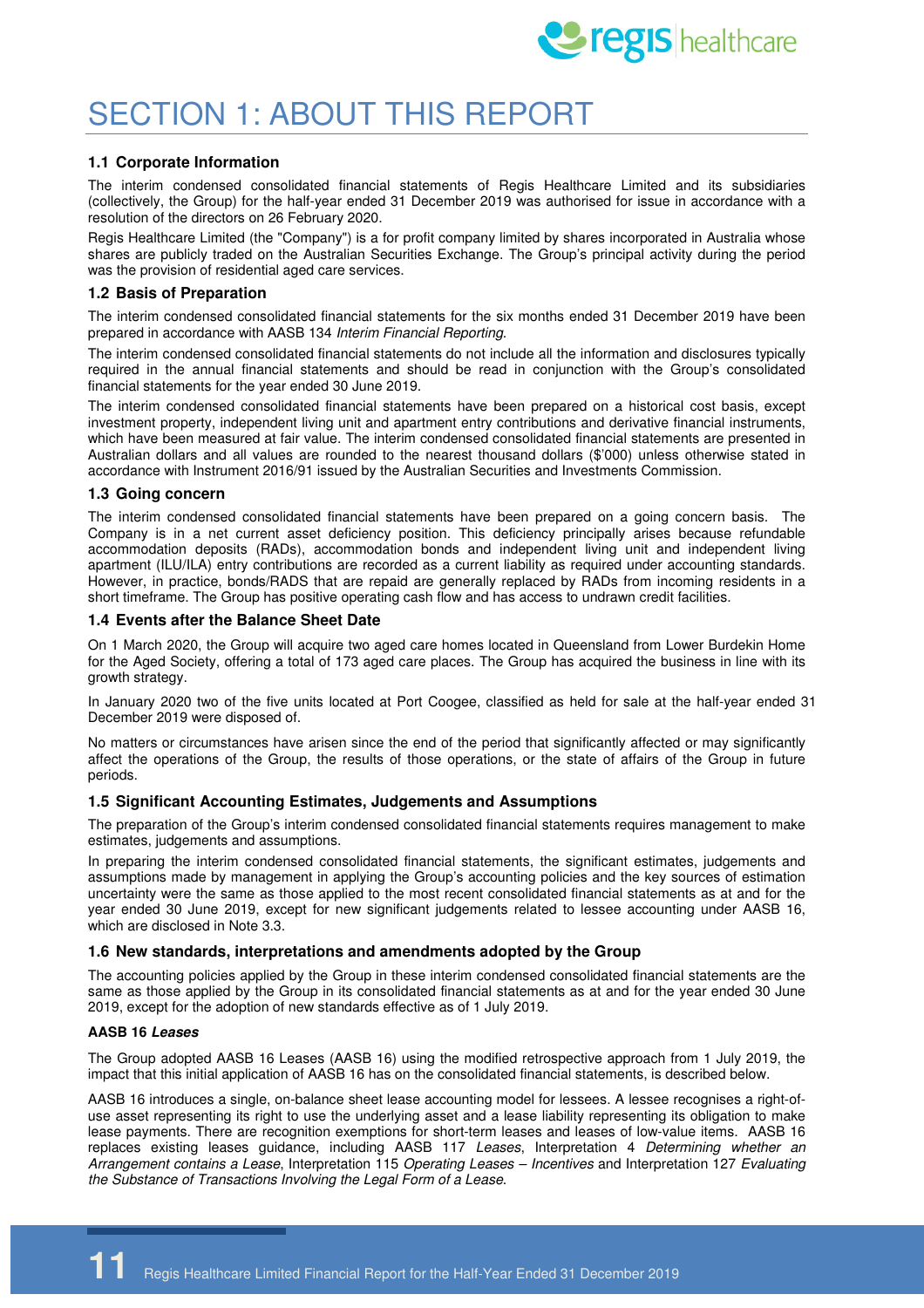

#### **1.6 New standards, interpretations and amendments adopted by the Group (continued)**

#### **AASB 16 Leases (continued)**

#### **Leases in which the Group is a lessee**

The Group will recognise new assets and liabilities for its operating leases of its office premises, office equipment and motor vehicles. The nature of expenses related to those leases will now change because the Group will recognise a depreciation charge for right-of-use assets and interest expense on lease liabilities.

The Group also applied available practical expedients wherein it:

- Used a single discount rate to a portfolio of leases with reasonably similar characteristics
- Relied on its assessment of whether leases are onerous immediately before the date of initial application
- Applied the short-term leases exemptions to leases with lease term that ends within 12 months at the date of initial application
- Excluded the initial direct costs from the measurement of the right-of-use asset at the date of initial application
- Used hindsight in determining the lease term where the contract contains options to extend or terminate the lease

#### Right-of-use assets

The Group recognises right-of-use assets at the commencement date of the lease (i.e., the date the underlying asset is available for use). Right-of-use assets are measured at cost, less any accumulated depreciation and impairment losses, and adjusted for any remeasurement of lease liabilities. The cost of right-of-use assets includes the amount of lease liabilities recognised, initial direct costs incurred, and lease payments made at or before the commencement date less any lease incentives received. Unless the Group is reasonably certain to obtain ownership of the leased asset at the end of the lease term, the recognised right-of-use assets are depreciated on a straight-line basis over the shorter of its estimated useful life and the lease term. Right-of-use assets are tested for impairment.

#### Lease liabilities

At the commencement date of the lease, the Group recognises lease liabilities measured at the present value of lease payments to be made over the lease term. For lease payments, the Group applies the practical expedient wherein it does not separate non-lease components from lease components, and instead accounts for each lease component and any associated non-lease components as a single lease component.

The lease payments include fixed payments (including in-substance fixed payments) less any lease incentives receivable, variable lease payments that depend on an index or a rate, and amounts expected to be paid under residual value guarantees. The lease payments also include the exercise price of a purchase option reasonably certain to be exercised by the Group and payments of penalties for terminating a lease, if the lease term reflects the Group exercising the option to terminate. The variable lease payments that do not depend on an index or a rate are recognised as an expense in the period on which the event or condition that triggers the payment occurs.

In calculating the present value of lease payments, the Group uses the incremental borrowing rate at the lease commencement date if the interest rate implicit in the lease is not readily determinable. After the commencement date, the amount of lease liabilities is increased to reflect the accretion of interest and reduced for the lease payments made. In addition, the carrying amount of lease liabilities is remeasured if there is a modification, a change in the lease term, a change in the in-substance fixed lease payments or a change in the assessment to purchase the underlying asset.

Previously, the Group recognised an operating lease expense on a straight-line basis over the term of the lease, and recognised assets and liabilities only to the extent that there was a timing difference between actual lease payments and the expense recognised.

#### Short-term leases and leases of low-value assets

The Group applies the short-term lease recognition exemption to its short-term leases, being those leases that have a lease term of 12 months or less from the commencement date and do not contain a purchase option. It also applies the lease of low-value assets recognition exemption to leases that are considered of low value. Lease payments on short-term leases and leases of low-value assets are recognised as expense on a straight-line basis over the lease term.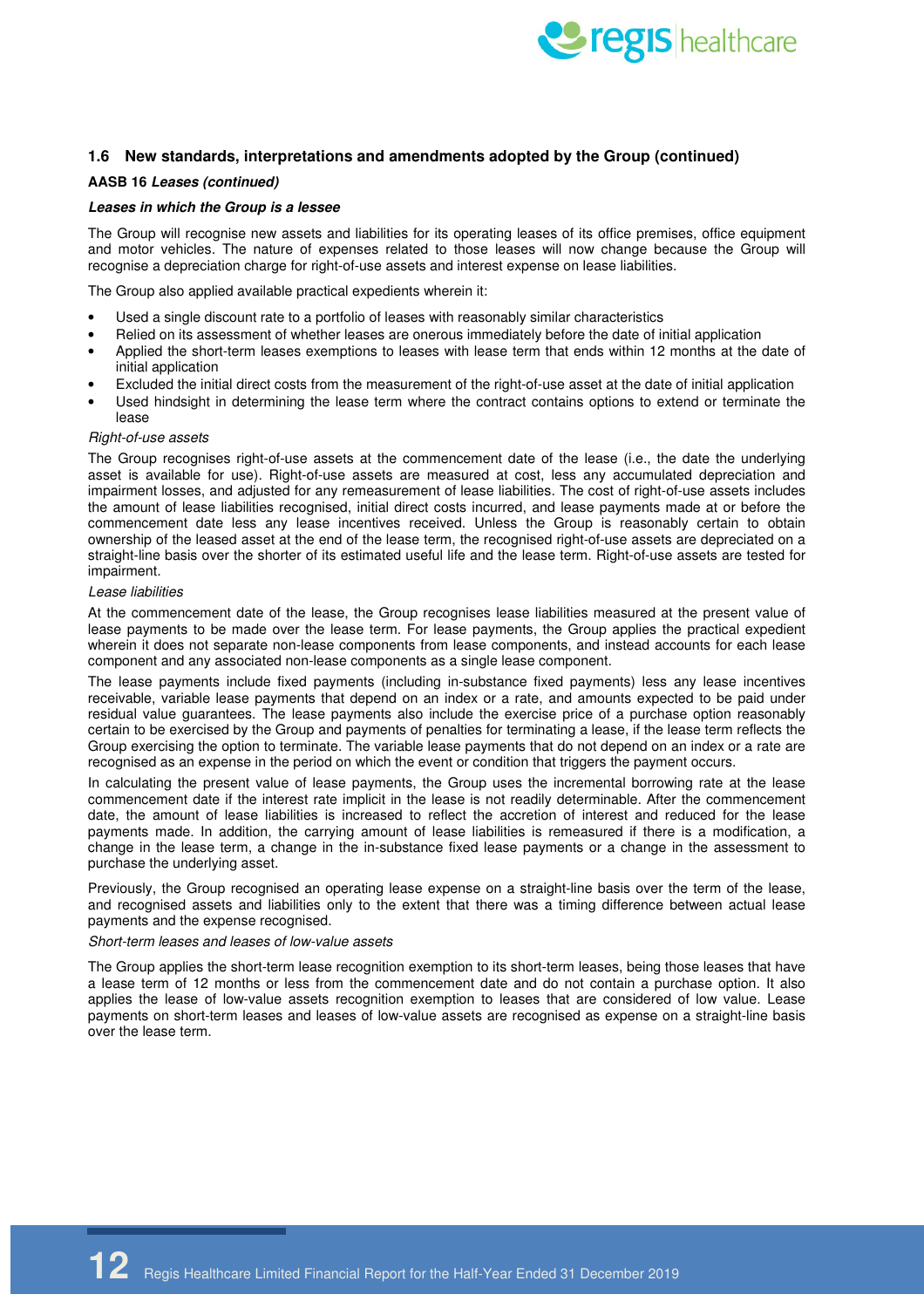

#### **1.6 New standards, interpretations and amendments adopted by the Group (continued)**

#### **AASB 16 Leases (continued)**

#### **Transition**

The application date of AASB 16 for the Group was 1 July 2019, using the modified retrospective approach. The right-of-use assets for operating leases were recognised based on the carrying amount as if the standard had always been applied, apart from the use of incremental borrowing rate at the date of initial application. Therefore, the cumulative effect of adopting AASB 16 was recognised as an adjustment to the opening balance of retained earnings at 1 July 2019, with no restatement of comparative information.

The transitional impact upon initial adoption of AASB 16 as at 1 July 2019 was:

- Inclusion of right of use asset of \$6.3m;
- Inclusion of a lease liability of \$8.5m;
- Decrease in net deferred tax liabilities by \$0.7m; and
- Decrease in retained earnings by \$1.5m.

|                                                                                             | \$'000 |
|---------------------------------------------------------------------------------------------|--------|
| Lease commitments reconciliation                                                            |        |
| Operating lease commitments as at 30 June 2019                                              | 4,405  |
| Add: payments in optional extension periods not recognised as at 30 June 2019               | 5,793  |
| Gross lease liabilities as at 1 July 2019                                                   | 10.198 |
| Weighted average incremental borrowing rate as at 1 July 2019                               | 3.33%  |
| Discounted using the lessee's incremental borrowing rate of the date of initial application | 8.460  |

#### Impact for the period

As a result of initially applying AASB 16, in relation to the leases that were previously classified as operating leases, the Group recognised \$6,475,000 of right of use assets and \$8,518,000 of lease liabilities at 31 December 2019.

Also in relation to leases under AASB 16, the Group has recognised depreciation and interest cost, totalling \$462,000 and \$212,000 respectively instead of \$628,000 of operating lease/rental expenses.

#### **Leases in which the Group is a lessor**

Contracts with customers contain provisions for accommodation, use of common areas/facilities for provision of care and other services. The Group has concluded that its contractual arrangements relating to the provision of residential aged care and retirement living accommodation are an operating lease pursuant to AASB 16, being the exclusive right to the use of a room/unit by a resident.

For residential aged care accommodation arrangements where the resident has elected to pay a RAD or Bond, the Group receives a financing benefit, being non-cash consideration, in the form of an interest free loan. On adoption of AASB 16, the fair value of this non-cash consideration is required to be recognised as income (to reflect the interest free loan financing benefit received on RADs and Bonds) and, correspondingly, interest expense (to record the financial liability associated with RADs and Bonds at fair value) with no net impact on profit or loss.

The application of AASB 16 for the half year ending 31 December 2019 has been calculated based on:

- monthly average RAD / Bond balances; and
- interest rate equal to the Maximum Permissible Interest Rate (MPIR) of 5.54% between July to September and 4.98% between October to December, which is a Government set interest rate used to calculate the Daily Accommodation Payment to applicable residents.

The Group's Statement of Profit or Loss and Other Comprehensive Income presents Income of \$29.3m and an additional Finance cost (i.e. interest expense) of \$29.3m, with \$nil impact to net profit for the period.

The accounting treatment for residential aged care accommodation arrangements where residents have elected to pay a DAP has not changed upon adopting AASB 16.

In accordance with AASB 16, a lessor is not required to make any adjustments on transition for leases in which it is a lessor and shall account for those leases applying AASB 16 from the date of initial application (1 July 2019). Therefore, comparatives have not been restated.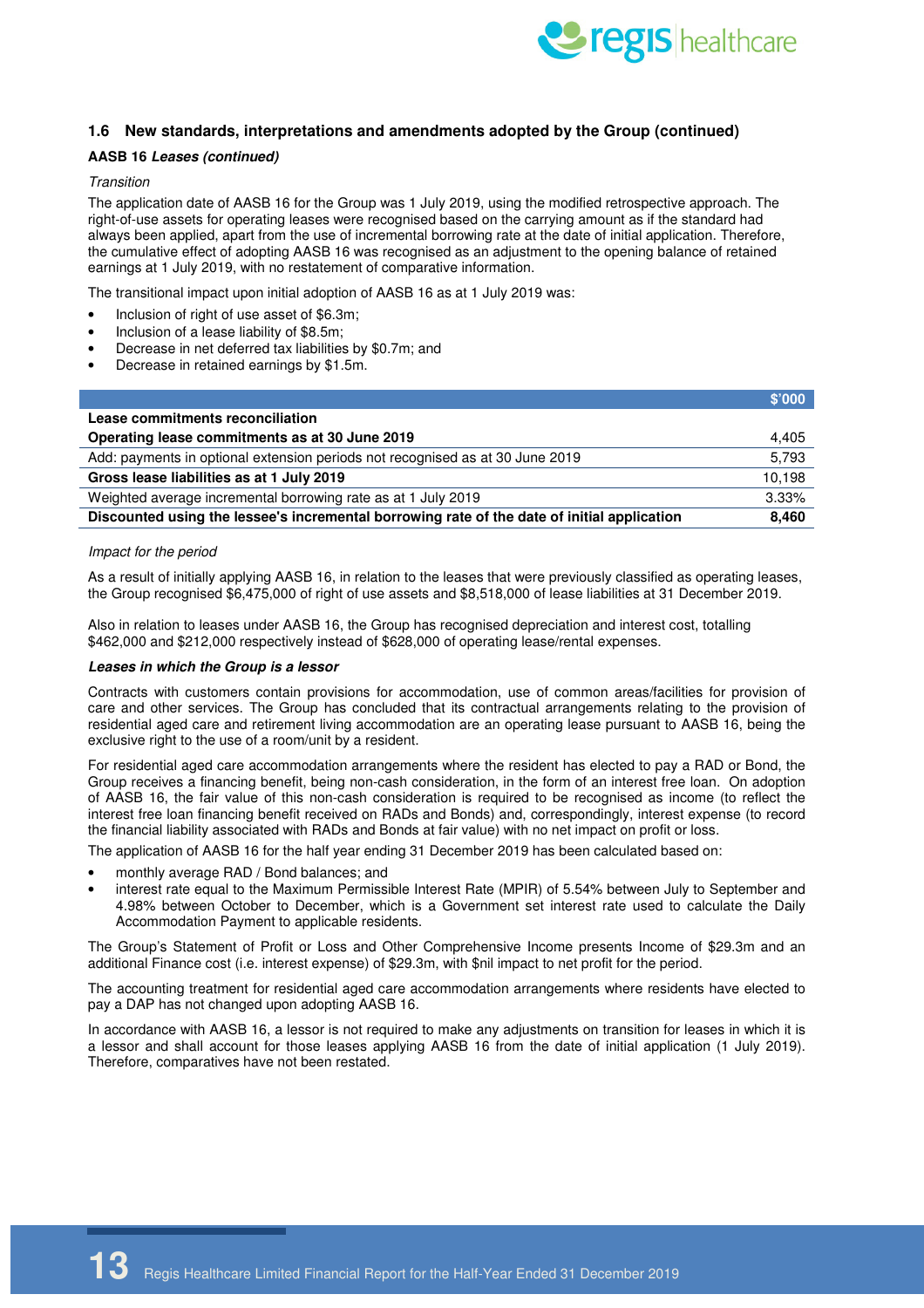

#### **1.6 New standards, interpretations and amendments adopted by the Group (continued)**

#### **AASB Interpretation 23 Uncertainty over Income Tax Treatment**

The Interpretation addresses the accounting for income taxes when tax treatments involve uncertainty that affects the application of the recognition and measurement criteria in AASB 112 Income Taxes. The Interpretation specifically addresses the following:

- Whether an entity considers uncertain tax treatments separately
- The assumptions an entity makes about the examination of tax treatments by taxation authorities
- How an entity determines taxable profit (tax loss), tax bases, unused tax losses, unused tax credits and tax rates
- How an entity considers changes in facts and circumstances

The Group has assessed whether the Interpretation had an impact on its interim consolidated financial statements. Upon adoption of the Interpretation, the Group considered whether it had any uncertain tax positions. The Group determined, based on its tax compliance and governance procedures, that it is probable that its tax treatments will be accepted by the taxation authorities. The Interpretation did not have an impact on the interim consolidated financial statements of the Group.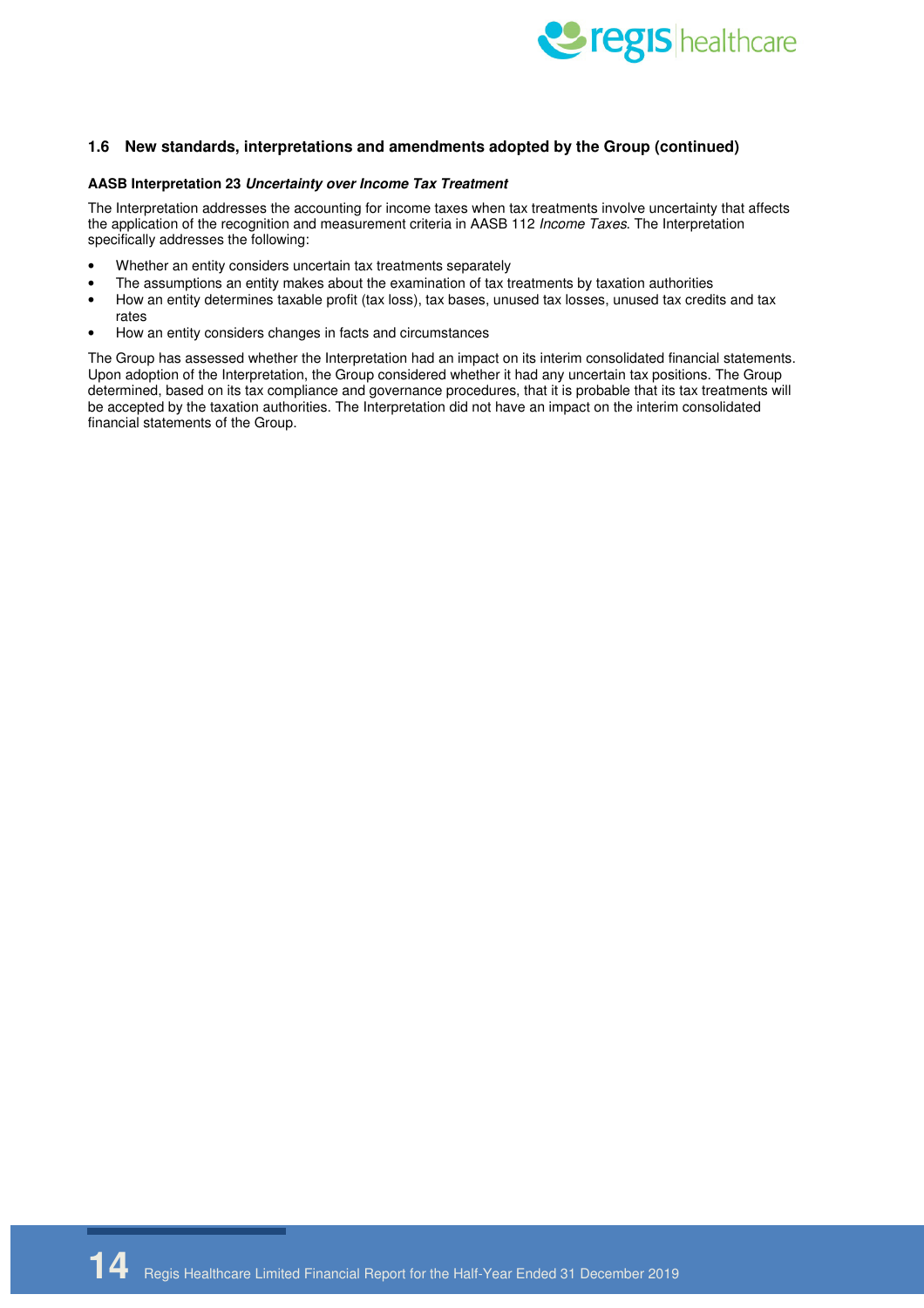

# SECTION 2: CURRENT PERFORMANCE

#### **2.1 Revenue and other income**

|                                                       | <b>Notes</b>     | 31 DEC 2019 | 31 DEC 2018 |
|-------------------------------------------------------|------------------|-------------|-------------|
|                                                       |                  | \$'000      | \$'000      |
| Revenue                                               |                  |             |             |
| Government funding                                    |                  | 229,458     | 222,615     |
| Resident basic daily fee revenue                      |                  | 58,227      | 55,603      |
| Other resident revenue                                |                  | 39,783      | 34,381      |
| Income on RADs and Bonds                              | 1.6              | 29,253      |             |
| Other revenue                                         |                  | 3,733       | 4,406       |
| Sub-total                                             |                  | 360,454     | 317,005     |
| Deferred management fee revenue                       |                  | 995         | 1,117       |
| Interest                                              |                  | 37          | 106         |
| <b>Total revenue</b>                                  |                  | 361,486     | 318,228     |
|                                                       |                  |             |             |
| Other income                                          |                  |             |             |
| Change in fair value of operating investment property | 3.2 <sub>2</sub> | 81          | 1,692       |
| <b>Total other income</b>                             |                  | 81          | 1,692       |

#### **2.2 Finance Costs**

|                                             | <b>Notes</b> | 31 DEC 2019<br>\$'000 | 31 DEC 2018<br>\$'000 |
|---------------------------------------------|--------------|-----------------------|-----------------------|
| <b>Finance costs</b>                        |              |                       |                       |
| Interest expense: Bank loans and overdrafts |              | 3.890                 | 6.671                 |
| Interest on refundable RADs                 |              | 2.249                 | 1,946                 |
| Interest charge on RADs and Bonds           | 1.6          | 29,253                |                       |
| Interest expense: Lease Liability           |              | 211                   |                       |
| Other                                       |              | 1,013                 | 625                   |
| Total finance costs                         |              | 36,616                | 9,242                 |
| Less borrowing costs capitalised            |              | (998)                 | (3, 187)              |
| <b>Total finance costs expensed</b>         |              | 35,618                | 6,055                 |

#### **2.3 Income Tax**

A reconciliation of tax expense to the accounting profit multiplied by Australia's domestic company tax rate is as follows:

|                                                                | <b>Notes</b> | 31 DEC 2019 | 31 DEC 2018 |
|----------------------------------------------------------------|--------------|-------------|-------------|
|                                                                |              | \$'000      | \$'000      |
| Accounting profit before income tax                            |              | 17.270      | 34,018      |
| At the statutory income tax rate of 30% (2018: 30%)            |              | 5,181       | 10,205      |
| Adjustments in respect of current income tax of previous years |              | (71)        | (30)        |
| Non deductible acquisition costs                               |              | 49          |             |
| Relating to origination and reversal of temporary differences  |              |             | (611)       |
| Other (non-assessable income) /non-deductible expenses         |              | 27          | 55          |
| Income tax expense reported in profit or loss                  |              | 5,186       | 9,619       |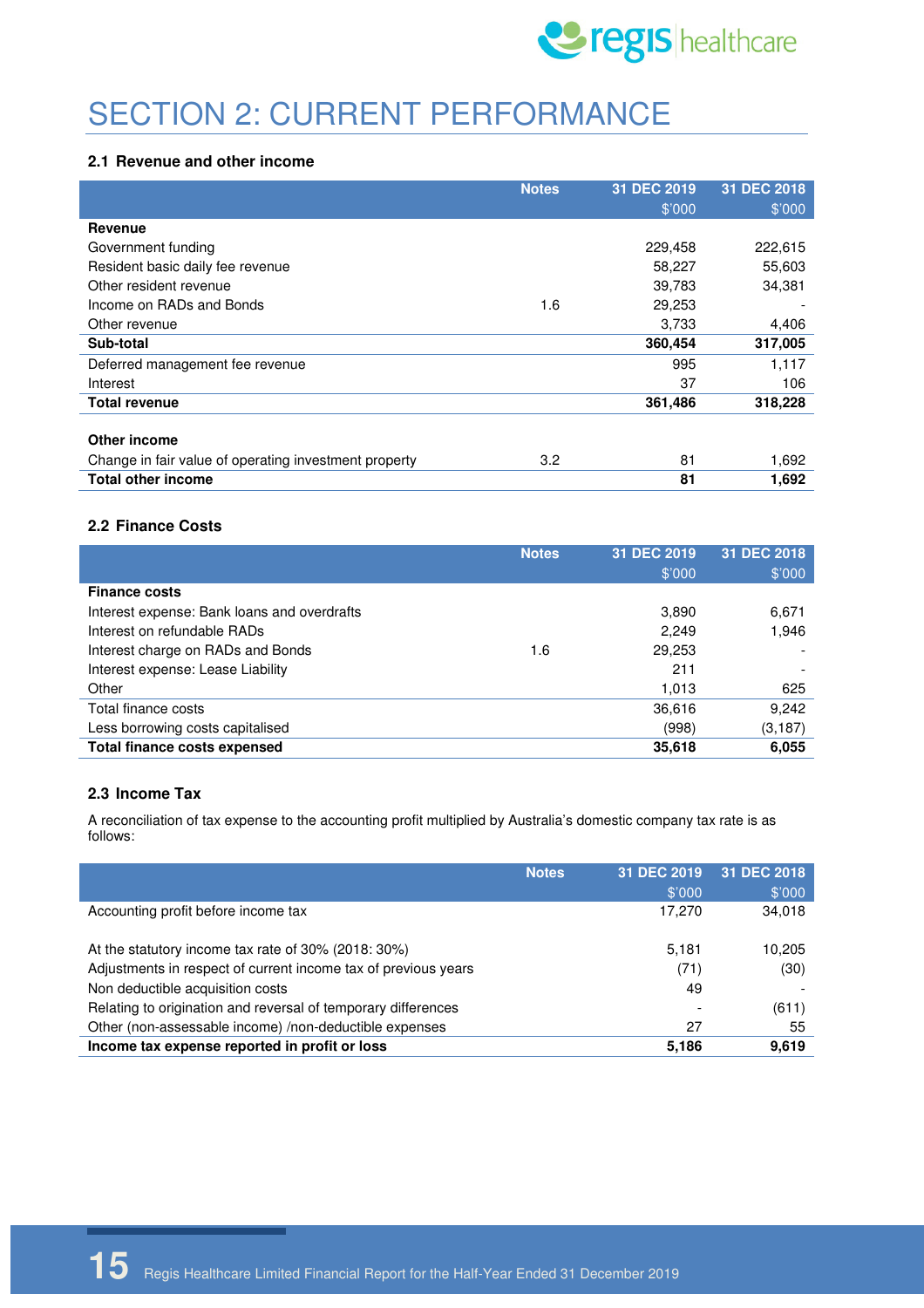

#### **2.4 Segment Information**

The Group's principal activity during the year was the provision of residential aged care services.

Executive management monitors the operating results of the following geographical locations separately for the purpose of making decisions about resource allocation and segment performance:

- Queensland / Northern Territory
- New South Wales
- Victoria / South Australia / Tasmania
- Western Australia

These operating segments have been aggregated into one reportable segment, which includes all activities and operating results of the Group, as they each have similar economic characteristics and similar expected growth rates.

Executive management primarily uses a measure of underlying earnings before interest, tax, depreciation and amortisation (EBITDA) to assess the Group's performance. Underlying EBITDA excludes the effect of significant items of income and expenditure that may have an impact on quality of earnings.

#### **Reconciliation of underlying EBITDA to profit before tax**

|                                   | 31 DEC 2019 | 31 DEC 2018 |
|-----------------------------------|-------------|-------------|
|                                   | \$'000      | \$'000      |
| <b>Underlying EBITDA*</b>         | 74,269      | 56,749      |
| Depreciation                      | (20, 162)   | (16,344)    |
| Royal Commission related expenses | (1,256)     | (438)       |
| Finance income                    | 37          | 106         |
| Finance costs*                    | (35,618)    | (6,055)     |
| Profit before income tax          | 17,270      | 34,018      |

\* Following adoption of AASB 16 effective 1 July 2019:

- Underlying EBITDA and Finance costs for the period ended 31 December 2019 include income on RADS and Bonds and, correspondingly, interest expense of \$29,253,000 with no net impact on profit or loss;
- the Group has recognised depreciation and interest cost, totalling \$462,000 and \$212,000 respectively instead of \$628,000 of operating lease/rental expenses.

Refer to Note 1.6.

#### **2.5 Earnings per Share**

Basic earnings per share is calculated by dividing the profit for the half year attributable to ordinary equity holders of the Company by the weighted average number of ordinary shares outstanding during the half year. The diluted earnings per share calculation reflects the dilutive effect of employee Performance Rights.

|                                                                        |               | 31 DEC 2019 31 DEC 2018 |
|------------------------------------------------------------------------|---------------|-------------------------|
|                                                                        | \$'000        | \$'000                  |
| Profit attributable to ordinary equity holders of the Company          | 12,084        | 24,399                  |
|                                                                        |               |                         |
|                                                                        |               | 31 DEC 2019 31 DEC 2018 |
|                                                                        | $000^{\circ}$ | 000                     |
| Weighted average number of ordinary shares used in the calculation of: |               |                         |
| Basic earnings per share                                               | 300.801       | 300,596                 |
| Adjustment for effect of share based payment arrangements              | 206           | 311                     |
| Diluted earnings per share                                             | 301,007       | 300,907                 |
|                                                                        |               |                         |
|                                                                        |               | 31 DEC 2019 31 DEC 2018 |
|                                                                        | Cps           | cps                     |
| Basic earnings per share                                               | 4.02          | 8.12                    |

Diluted earnings per share 4.01 8.11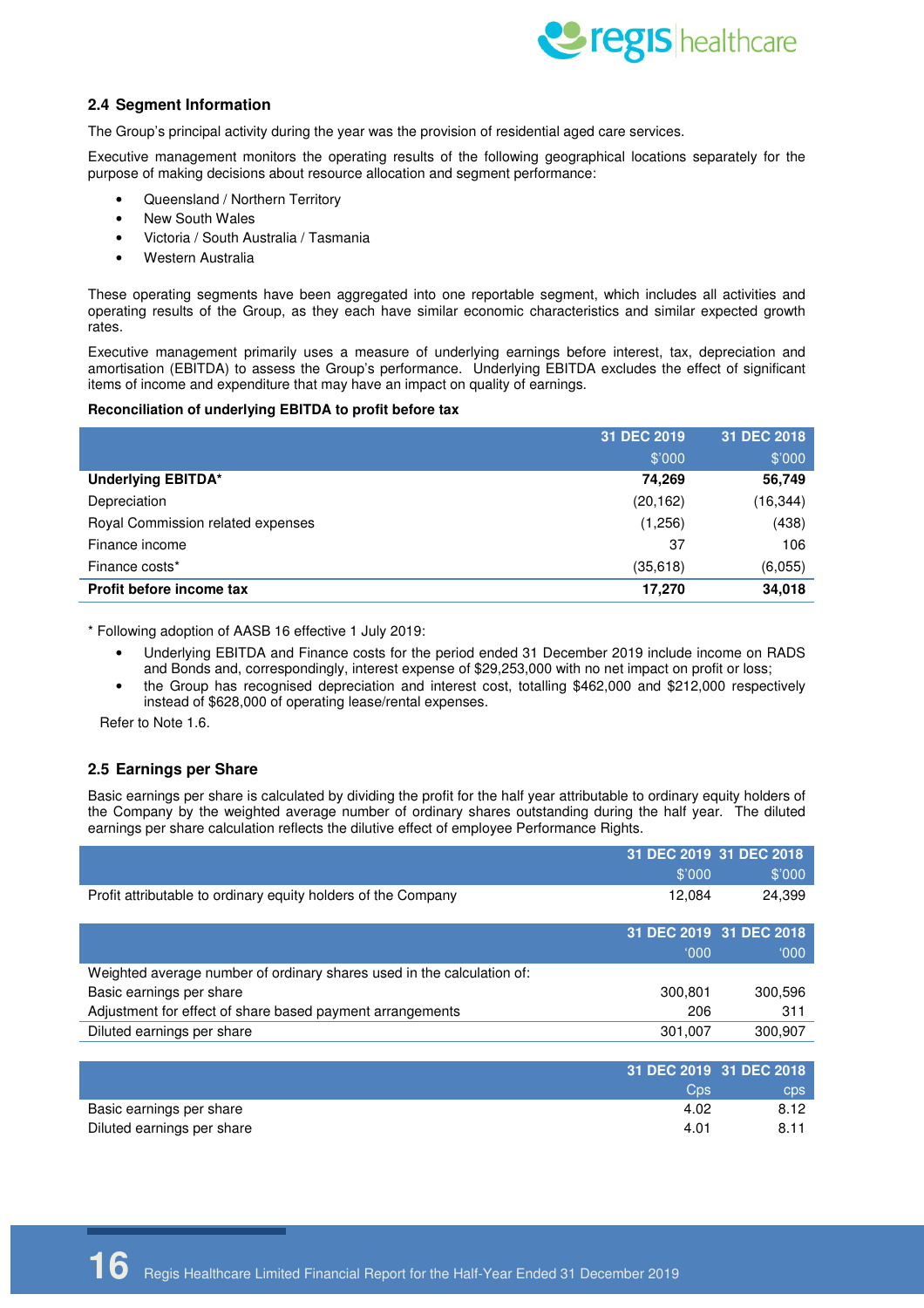

### SECTION 3: ASSETS AND GROWTH

### **3.1 Property, Plant and Equipment**

|                                           | <b>Notes</b> | <b>LAND &amp;</b><br><b>BUILDINGS*</b> | <b>PLANT &amp;</b><br><b>MACHINERY</b> | <b>MOTOR</b><br><b>VEHICLES</b> | <b>FIXTURES &amp;</b><br><b>FITTINGS</b> | <b>LEASEHOLD</b><br><b>IMPROVEMENTS</b> | <b>WORK IN</b><br><b>PROGRESS</b> | <b>TOTAL</b> |
|-------------------------------------------|--------------|----------------------------------------|----------------------------------------|---------------------------------|------------------------------------------|-----------------------------------------|-----------------------------------|--------------|
|                                           |              | \$'000                                 | \$'000                                 | \$'000                          | \$'000                                   | \$'000                                  | \$'000                            | \$'000       |
| Cost at 30 June 2019                      |              | 989,329                                | 284,797                                | 1,049                           | 74,775                                   | 38                                      | 50,617                            | 1,400,605    |
| Accumulated depreciation and impairment   |              | (110, 519)                             | (116, 896)                             | (837)                           | (24, 643)                                | (18)                                    |                                   | (252, 913)   |
| Carrying amount at 30 June 2019           |              | 878,810                                | 167,901                                | 212                             | 50,132                                   | 20                                      | 50,617                            | 1,147,692    |
|                                           |              |                                        |                                        |                                 |                                          |                                         |                                   |              |
| <b>Reconciliation of carrying amounts</b> |              |                                        |                                        |                                 |                                          |                                         |                                   |              |
| Carrying amount at 1 July 2018            |              | 763,961                                | 136,166                                | 265                             | 43,097                                   | 21                                      | 183,592                           | 1,127,102    |
| Additions                                 |              | 500                                    | 14,068                                 | 3                               | 2,666                                    |                                         | 38,890                            | 56,127       |
| Transfers from work in progress           |              | 129,170                                | 35,003                                 |                                 | 7,692                                    | $\overline{\phantom{a}}$                | (171, 865)                        |              |
| Transfers to investment property          | 3.2          | (1, 351)                               |                                        |                                 |                                          |                                         |                                   | (1,351)      |
| Disposals                                 |              | (254)                                  |                                        |                                 |                                          |                                         |                                   | (254)        |
| Depreciation expense                      |              | (13, 216)                              | (17, 336)                              | (56)                            | (3, 323)                                 | (1)                                     |                                   | (33,932)     |
| Carrying amount at 30 June 2019           |              | 878,810                                | 167,901                                | 212                             | 50,132                                   | 20                                      | 50,617                            | 1,147,692    |
|                                           |              |                                        |                                        |                                 |                                          |                                         |                                   |              |
| Cost at 31 December 2019                  |              | 990,199                                | 297,048                                | 1,049                           | 78,590                                   | 38                                      | 61,688                            | 1,428,612    |
| Accumulated depreciation and impairment   |              | (117, 893)                             | (127,253)                              | (866)                           | (26, 581)                                | (19)                                    |                                   | (272, 613)   |
| Carrying amount at 31 December 2019       |              | 872,306                                | 169,795                                | 183                             | 52,009                                   | 19                                      | 61,688                            | 1,155,999    |
|                                           |              |                                        |                                        |                                 |                                          |                                         |                                   |              |
| <b>Reconciliation of carrying amounts</b> |              |                                        |                                        |                                 |                                          |                                         |                                   |              |
| Carrying amount at 1 July 2019            |              | 878,810                                | 167,901                                | 212                             | 50,132                                   | 20                                      | 50.617                            | 1,147,692    |
| <b>Additions</b>                          |              |                                        | 4,285                                  |                                 | 1,293                                    |                                         | 22,429                            | 28,007       |
| Transfers from work in progress           |              | 870                                    | 7,966                                  | $\overline{\phantom{a}}$        | 2,522                                    | $\overline{\phantom{0}}$                | (11, 358)                         |              |
| Transfers to investment property          |              |                                        |                                        |                                 |                                          |                                         |                                   |              |
| Transfers to assets held for sale         |              | (1,599)                                |                                        |                                 |                                          |                                         |                                   | (1,599)      |
| Depreciation expense                      |              | (7, 374)                               | (10, 358)                              | (29)                            | (1,938)                                  | (1)                                     |                                   | (19,700)     |
| Carrying amount at 31 December 2019       |              | 870,707                                | 169,794                                | 183                             | 52,009                                   | 19                                      | 61,688                            | 1,154,400    |

\* Land & Buildings significantly consists of assets subject to operating leases.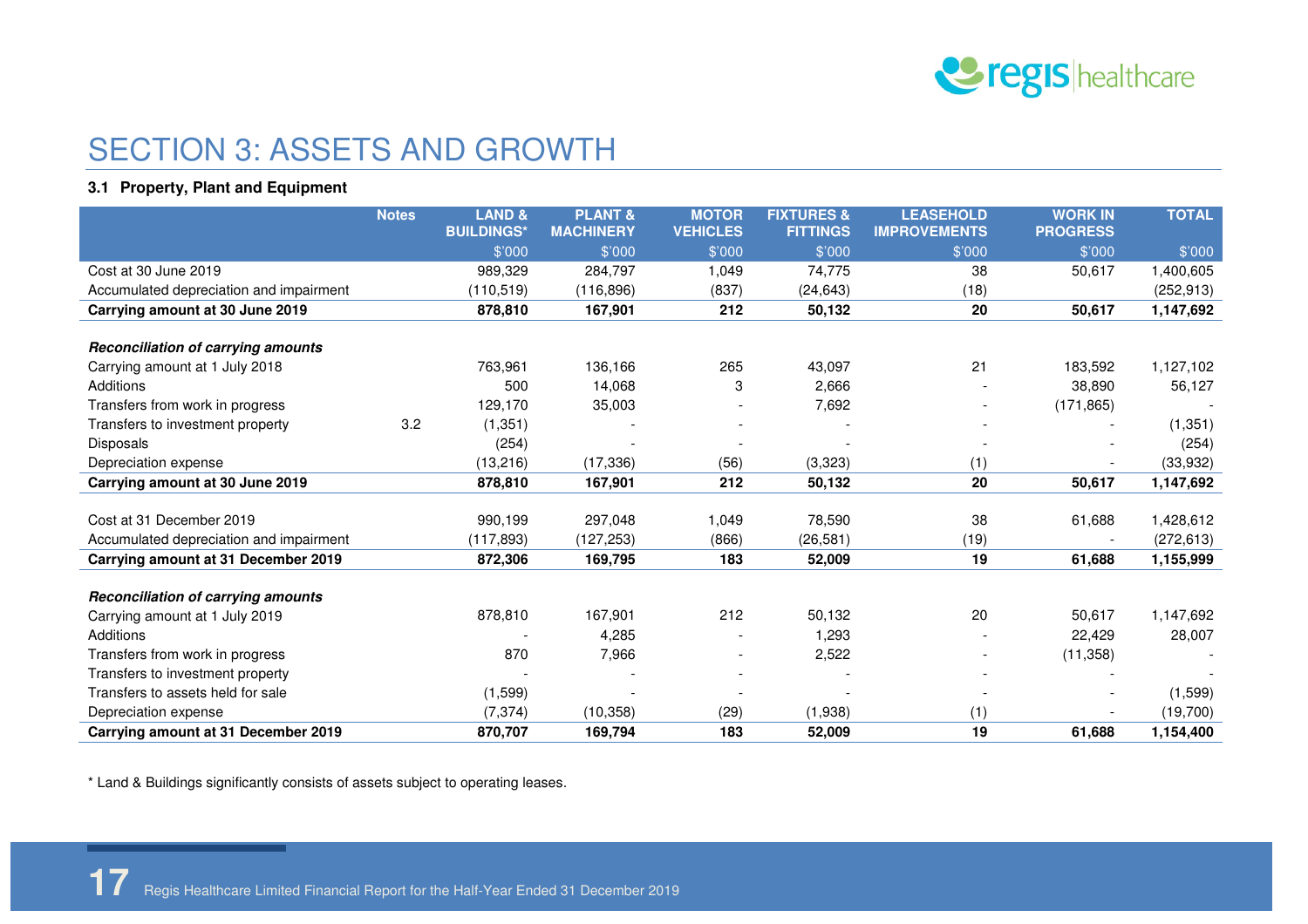

#### **3.2 Investment Property**

|                                                             | 31 DEC 2019 | 30 JUN 2019 |
|-------------------------------------------------------------|-------------|-------------|
|                                                             | \$'000      | \$'000      |
| Carrying amount at the beginning of the period              | 143.375     | 129,049     |
| Acquisitions from business combinations                     |             |             |
| Transfers from property plant and equipment                 |             | 1,351       |
| Additions in capital expenditure                            | 2,435       | 3,773       |
| Change in fair value of non-operating investment properties |             | 7,303       |
| Change in fair value of operating investment properties     | 81          | 1,899       |
| Carrying amount at the end of the period                    | 145.891     | 143.375     |

Investment property relates to interests in retirement villages (comprising independent living units and apartments) and retirement village development sites.

Investment property is initially measured at cost, including transaction costs and subsequently at fair value with any change therein recognised in the statement of profit or loss. After initial recognition, investment property is measured at fair value at the date of revaluation. Any gain or loss arising from a change in the fair value of investment property is recognised in profit or loss for the period in which it arises. In addition, the tax base of the investment property is measured on the assumption that the carrying amount of the investment property will be recovered entirely through sale, rather than through use.

#### **Measurement of fair values**

#### **Retirement villages**

Fair value of retirement villages has been determined by using a discounted cash flow valuation methodology. These valuations are based on projected cash flows using current resident contracts and current available market data for similar retirement units / properties.

Retirement villages are classified as Level 3 in the fair value hierarchy. This means that key assumptions used in their valuation are not directly observable.

Key assumptions used in the fair value assessments are:

- Discount rates of between 14% to 18% (30 June 2019: 14% and 18%)
- Property price growth rates of between 0.50% and 3.50% in the medium term and 2.00% and 3.50% in the long term (30 June 2019: 0.50% and 3.25% in the medium term and 2.00% and 3.25% in the long term)
- The average tenure period of residents of 9 years (30 June 2019: 10 years)

Increasing the assumptions made about property price growth rates would increase the fair value of the retirement villages (and vice-versa). Increasing the assumptions made about discount rates and average tenure periods would reduce the fair value of the retirement villages (and vice-versa).

#### **Retirement village development sites**

Development sites contain vacant land and existing retirement villages that are nearing the end of their useful life and are valued on the basis of vacant possession for redevelopment, which is consistent with their highest and best use.

Fair value has been determined based on external valuations performed by an independent appraiser with a recognised professional qualification and recent experience in the location and category of property being valued. Fair value of development sites was determined with regard to recent market transactions of similar properties in similar locations to the Group's development sites and discounted cash flows.

Development sites are also classified as level 3 in the fair value hierarchy.

#### **Changes in fair values**

The prior year change in fair value of the non-operating investment properties represents the non-cash revaluation gain associated with the Blackburn South retirement living property in Melbourne and the Nedlands retirement village property in Perth as assessed by an independent valuer.

The change in fair value of the operating investment properties relates to the retirement living operations in Queensland.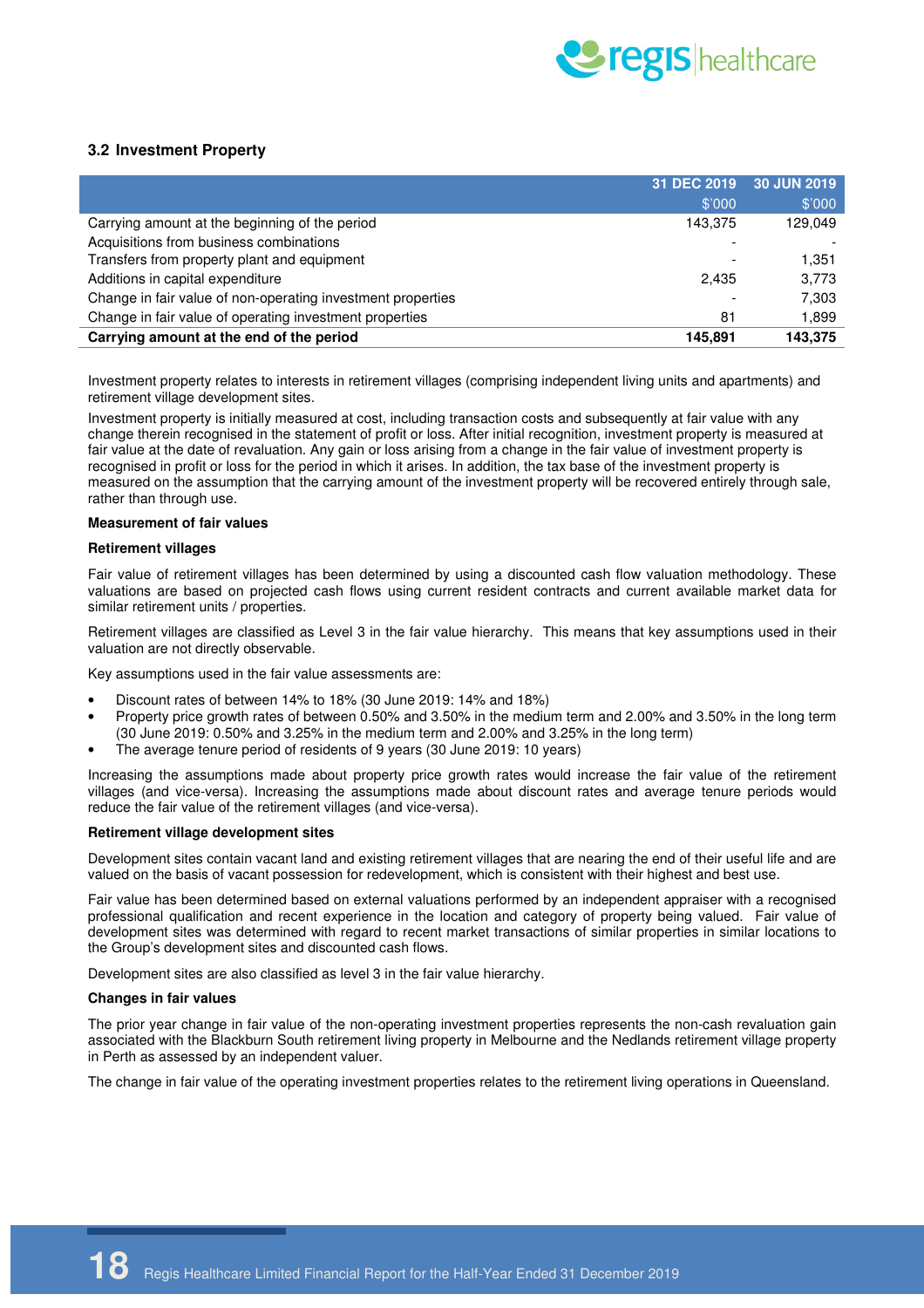

#### **3.3 Right of use assets**

|                                           | <b>LAND &amp;</b><br><b>BUILDINGS</b><br>\$'000 | <b>PLANT &amp;</b><br><b>MACHINERY</b><br>\$'000 | <b>MOTOR</b><br><b>VEHICLES</b><br>\$'000 | <b>FIXTURES &amp;</b><br><b>FITTINGS</b><br>\$'000 | <b>TOTAL</b><br>\$'000 |
|-------------------------------------------|-------------------------------------------------|--------------------------------------------------|-------------------------------------------|----------------------------------------------------|------------------------|
| <b>Reconciliation of carrying amounts</b> |                                                 |                                                  |                                           |                                                    |                        |
| Transition adjustment at 1 July 2019      | 5.554                                           |                                                  | 709                                       | $\overline{\phantom{a}}$                           | 6,263                  |
| Additions                                 |                                                 | 674                                              | $\overline{\phantom{0}}$                  | $\overline{\phantom{a}}$                           | 674                    |
| Depreciation expense                      | (311)                                           | (34)                                             | (117)                                     | $\overline{\phantom{a}}$                           | (462)                  |
| Carrying amount at 31 December 2019       | 5.243                                           | 640                                              | 592                                       |                                                    | 6.475                  |

 The adoption of AASB 16 required the Group to make a number of judgements, estimate and assumptions, which included:

- The estimated lease term The term of each lease was based on the non-cancellable lease unless management was 'reasonably certain' to exercise options to extend the lease.
- The discount rate used to determine the lease liability The Group uses an incremental borrowing rate (IBR) if the interest rate implicit in the lease is not readily determinable. The IBR is the rate of interest that the Group would have to pay to borrow over a similar term, and with a similar security, the funds necessary to obtain an asset of a similar value to the right-of-use asset in a similar economic environment. The IBR therefore reflects what the Group 'would have to pay', which requires estimation when no observable rates are available or when they need to be adjusted to reflect the terms and conditions of the lease. The Group estimates the IBR using observable inputs when available and is required to make certain estimates specific to the Group.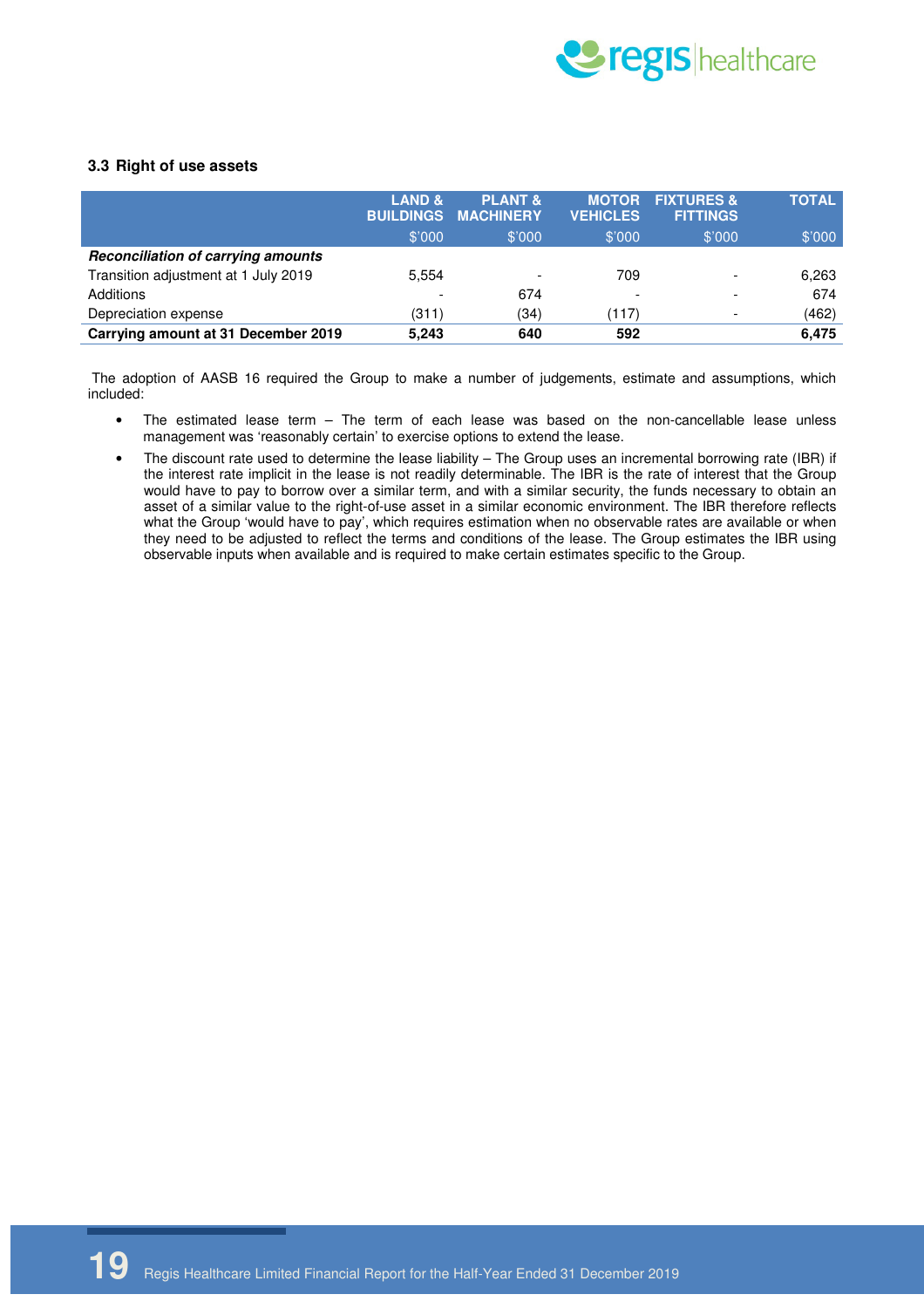

# SECTION 4: OPERATING ASSETS & LIABILITIES

#### **4.1 Cash and Cash Equivalents**

|                                                                                  | 31 DEC 2019 | 31 DEC 2018 |
|----------------------------------------------------------------------------------|-------------|-------------|
|                                                                                  | \$'000      | \$'000      |
| Reconciliation of the net profit after tax to the net cash flows from operations |             |             |
| Net profit                                                                       | 12,084      | 24,399      |
| <b>Non-Cash items</b>                                                            |             |             |
| Depreciation and impairment of non-current assets                                | 20,162      | 16,344      |
| Bond retention and deferred management fee income                                | (3,394)     | (2,928)     |
| Imputed income on RADs and Bonds                                                 | (29, 253)   |             |
| Imputed interest charges on RADs and Bonds                                       | 29,253      |             |
| Other non-cash items                                                             | 1,219       | (1, 177)    |
| <b>Changes in assets and liabilities</b>                                         |             |             |
| (Increase)/decrease in trade and other receivables                               | 1,191       | (536)       |
| (Increase)/decrease in inventory                                                 | 155         | (44)        |
| (Increase)/decrease in other current assets                                      | (3, 101)    | (2,783)     |
| (Increase)/decrease in income tax receivable                                     | 1,567       | (1,590)     |
| (Decrease)/increase in deferred taxes                                            | 1,649       | 3,389       |
| (Decrease)/increase in trade payables and other liabilities                      | 33,389      | 36,619      |
| (Decrease)/increase in RADs, accommodation bonds and ILU/ILA entry contributions | 46,101      | 72,067      |
| (Decrease)/increase in provisions                                                | (6)         | 1,739       |
| Net cash flow from operating activities                                          | 111,016     | 145,499     |
|                                                                                  |             |             |
| Reconciliation of cash and cash equivalents                                      |             |             |
| Cash at bank                                                                     | 26,816      | 35,407      |
| Cash on hand                                                                     | 156         | 198         |
| Total cash and cash equivalents                                                  | 26,972      | 35,605      |

### **4.2 Trade and Other Payables**

|                                | 31 DEC 2019 | 30 JUN 2019 |
|--------------------------------|-------------|-------------|
|                                | \$'000      | \$'000      |
| Trade payables                 | 12.082      | 11,257      |
| Other payables                 | 31.647      | 34,185      |
| Deferred revenue               | 5.179       | 6,917       |
| Fees received in advance       | 40,317      | 3,226       |
| Total trade and other payables | 89,225      | 55,585      |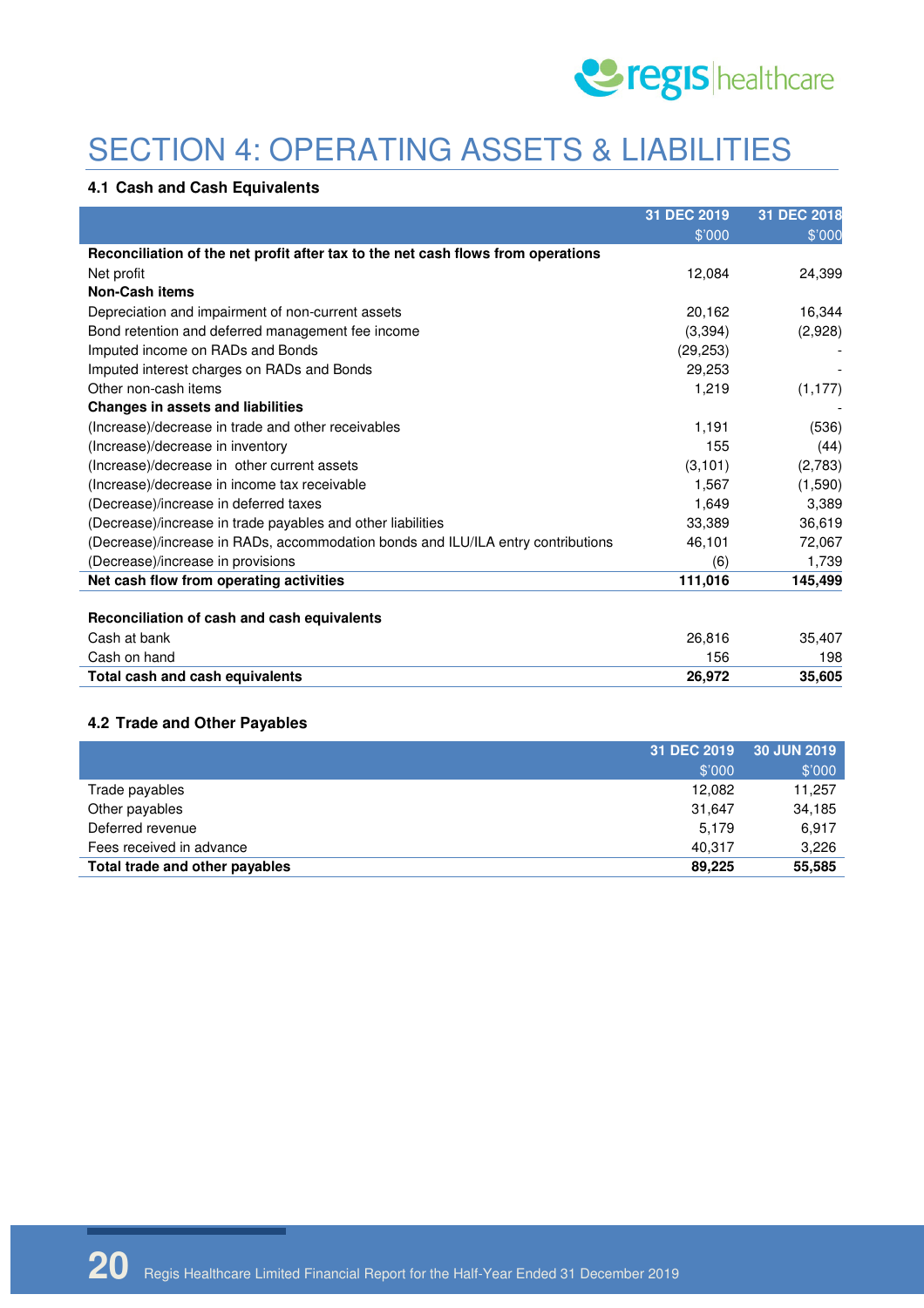

# SECTION 5: CAPITAL STRUCTURE & FINANCING

#### **5.1 Other Financial Assets and Liabilities**

|                                                                     | 31 DEC 2019              | <b>30 JUN 2019</b> |
|---------------------------------------------------------------------|--------------------------|--------------------|
|                                                                     | \$'000                   | \$'000             |
| Refundable accommodation deposits (RADs)                            | 1,129,058                | 1,085,038          |
| Independent living unit and apartment (ILU/ILA) entry contributions | 40.478                   | 41.791             |
| Interest rate swaps                                                 | $\overline{\phantom{a}}$ | 91                 |
| <b>Total other financial liabilities</b>                            | 1,169,536                | 1,126,920          |

#### **Interest rate swaps**

Interest rate swaps are initially recognised at fair value on the date the contract is entered into and are subsequently remeasured at fair value at reporting date. The fair values of interest rate swap contracts are determined by reference to market values for similar instruments.

The Group designates interest rate swaps as cash flow hedge relationships. The effective portion of changes in the fair value of these derivatives is recognised in equity. The gain or loss relating to the ineffective portion is recognised immediately in profit or loss.

Amounts accumulated in equity are transferred to profit or loss in the periods when the hedged item affects profit or loss (for instance when the forecast sale that is hedged takes place). When a hedging instrument expires or is sold, or when a hedge no longer meets the criteria for hedge accounting, any cumulative gain or loss existing in equity at that time remains in equity and is recognised when the forecast transaction is ultimately recognised in the Consolidated Statement of Profit or Loss and Other Comprehensive Income. When a forecast transaction is no longer expected to occur, the cumulative gain or loss that was reported in equity is immediately transferred to the Consolidated Statement of Profit or Loss and Other Comprehensive Income.

The terms of the interest rate swap match the terms of the expected highly probable forecast transactions. As a result, there is no hedge ineffectiveness to be recognised in profit or loss.

The nominal value of the interest rate swap is \$75,000,000 and the hedged rate is 1.7817%

The interest rate swap ended on 1 September 2019.

#### **Refundable accommodation deposits (RADs)**

A refundable accommodation deposit (RAD) is a non-interest bearing deposit paid or payable to an Approved Provider by a resident for the resident's accommodation in an aged care facility. Bond deposits may be reduced by annual retention fees charged in accordance with the Aged Care Act, 1997. Prior to 1 July 2014, lump sum refundable accommodation deposits were referred to as accommodation bonds.

RADs are recognised initially at fair value and subsequently measured at amortised cost using the effective interest rate method. Due to the short term nature of RADs, their carrying value is assumed to approximate their fair value.

Prior to 1 July 2014, accommodation bonds were not payable by residents paying a high care accommodation payment. From 1 July 2014, under the Living Longer Living Better reforms, residents can choose to pay a full lump sum (RAD), a regular rental-type payment called a 'daily accommodation payment' (DAP), or a combination of both.

Accommodation bond balances are reduced by annual retention fees charged in accordance with the Aged Care Act, 1997. However, retention fees are not applicable to post 1 July 2014 RADs.

RAD refunds are guaranteed by the Federal Government under the prudential standards legislation.

Providers are required to have sufficient liquidity to ensure they can refund RAD balances as they fall due in the following twelve months. Providers are also required to implement and maintain a liquidity management strategy.

As there is no unconditional right to defer payment for 12 months, RAD liabilities are recorded as current liabilities.

The RAD liability is spread across a large portion of the resident population and therefore the repayment of individual balances that make up the current balance will be dependent upon the actual tenure of individual residents. Tenure can be more than ten years but averages approximately 2.6 years. Usually (but not always), when an existing RAD is repaid it is replaced by a new RAD from an incoming resident.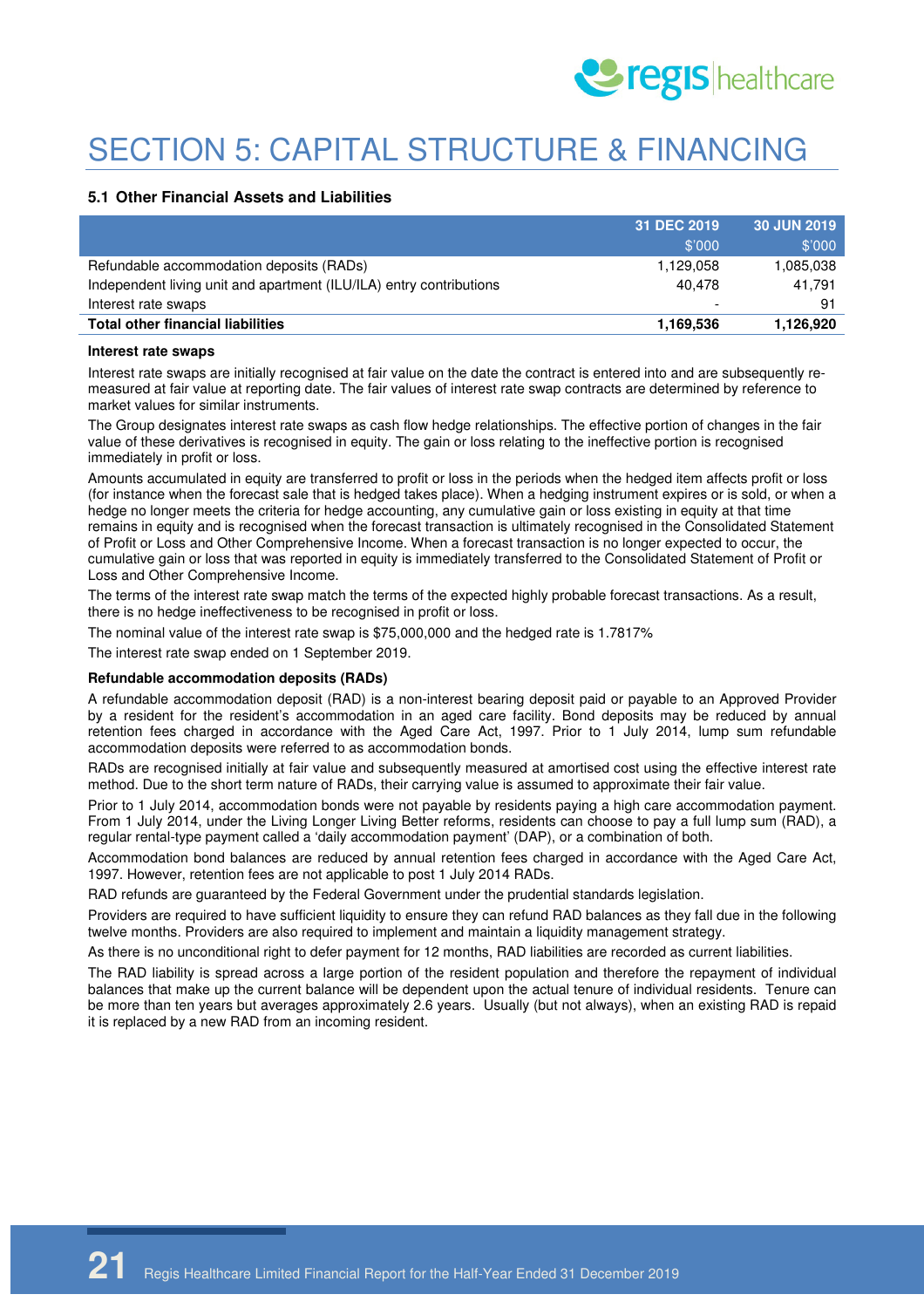

#### **5.1 Other Financial Assets and Liabilities (continued)**

#### **Independent living unit and apartment (ILU/ILA) entry contributions**

Entry Contributions relate to Independent Living Unit and Apartment residents. ILU/ILA contributions are non interest bearing and are recognised at fair value through profit or loss with resulting fair value adjustments recognised in profit or loss. Fair value is the amount payable on demand and is measured at the principal amount plus the resident's share of any increases in the market value of the occupied ILU/ILAs (for contracts that contain a capital gain share clause) less deferred management fees contractually accruing up to reporting date. Sensitivity analyses on reasonably plausible changes to market value do not significantly affect fair value.

Contributions are presented inclusive of the residents' share of any increases in market value of the ILU/ILA to reporting date and net of deferred management fees contractually accrued to reporting date and other amounts owing by residents, which are deducted from the loan on repayment following the residents' departure. Entry contributions are settled after a resident vacates the property and the terms and conditions are governed by applicable State based Retirement Village Acts.

#### **5.2 Fair value of Financial Instruments**

The financial instruments included in the Consolidated Statement of Financial Position are measured at either fair value or amortised cost. The measurement of this fair value may in some cases be subjective and may depend on the inputs used in the calculations. The different valuation methods available can be classified into hierarchies and are described below:

- Level 1 Quoted (unadjusted) market prices in active markets for identical assets and liabilities
- Level 2 Valuation techniques for which the lowest level input that is significant to the fair value measurement is directly or indirectly observable
- Level 3 Valuation techniques for which the lowest level input that is significant to the fair value measurement is unobservable.

The following table sets out the financial instruments included in the Consolidated Statement of Financial Position at Fair Value.

|                                                           |              | <b>TOTAL</b>  | <b>LEVEL 1</b> | <b>LEVEL 2</b> | <b>LEVEL 3</b> |
|-----------------------------------------------------------|--------------|---------------|----------------|----------------|----------------|
|                                                           | <b>NOTES</b> | \$'000        | \$'000         | \$'000         | \$'000         |
| 30 June 2019                                              |              |               |                |                |                |
| Assets and liabilities measured at fair value             |              |               |                |                |                |
| Interest rate swaps                                       | 5.1          | (91)          |                | (91)           |                |
| Independent living unit and apartment entry contributions | 5.1          | (41, 791)     |                | (41, 791)      |                |
| <b>Investment Property</b>                                | 3.2          | 143,375       |                |                | 143,375        |
| Assets and liabilities for which fair value is disclosed  |              |               |                |                |                |
| Borrowings*                                               |              | (303,080)     |                | (303,080)      |                |
| Refundable accommodation deposits (RADs)                  | 5.1          | (1,085,038)   |                | (1,085,038)    |                |
| Total                                                     |              | (1,286,625)   | $\blacksquare$ | (1,430,000)    | 143,375        |
| 31 December 2019                                          |              |               |                |                |                |
| Assets and liabilities measured at fair value             |              |               |                |                |                |
| Interest rate swaps                                       | 5.1          |               |                |                |                |
| Independent living unit and apartment entry contributions | 5.1          | (40, 478)     |                | (40, 478)      |                |
| <b>Investment Property</b>                                | 3.2          | 145,891       |                |                | 145,891        |
| Assets and liabilities for which fair value is disclosed  |              |               |                |                |                |
| Borrowings (i)                                            |              | (271, 429)    |                | (271, 429)     |                |
| Refundable accommodation deposits (RADs)                  | 5.1          | (1, 129, 058) |                | (1, 129, 058)  |                |
| Total                                                     |              | (1, 295, 074) |                | (1,440,965)    | 145,891        |

Refer relevant note for information on how fair value of the above financial instruments were derived.

\* The Group has facilities totalling \$515m comprising of revolving credit facilities and a bank guarantee facility. Of these facilities, \$150.0m matures in May 2021, \$227.5m matures in July 2022 and \$137.5m matures in July 2023.

The Group also has access to a \$25m bilateral overdraft facility to be used for general working capital and corporate purposes. The facility was undrawn as at 31 December 2019.

The carrying value of financial assets and liabilities recognised at amortised cost in the financial statements approximate their fair value.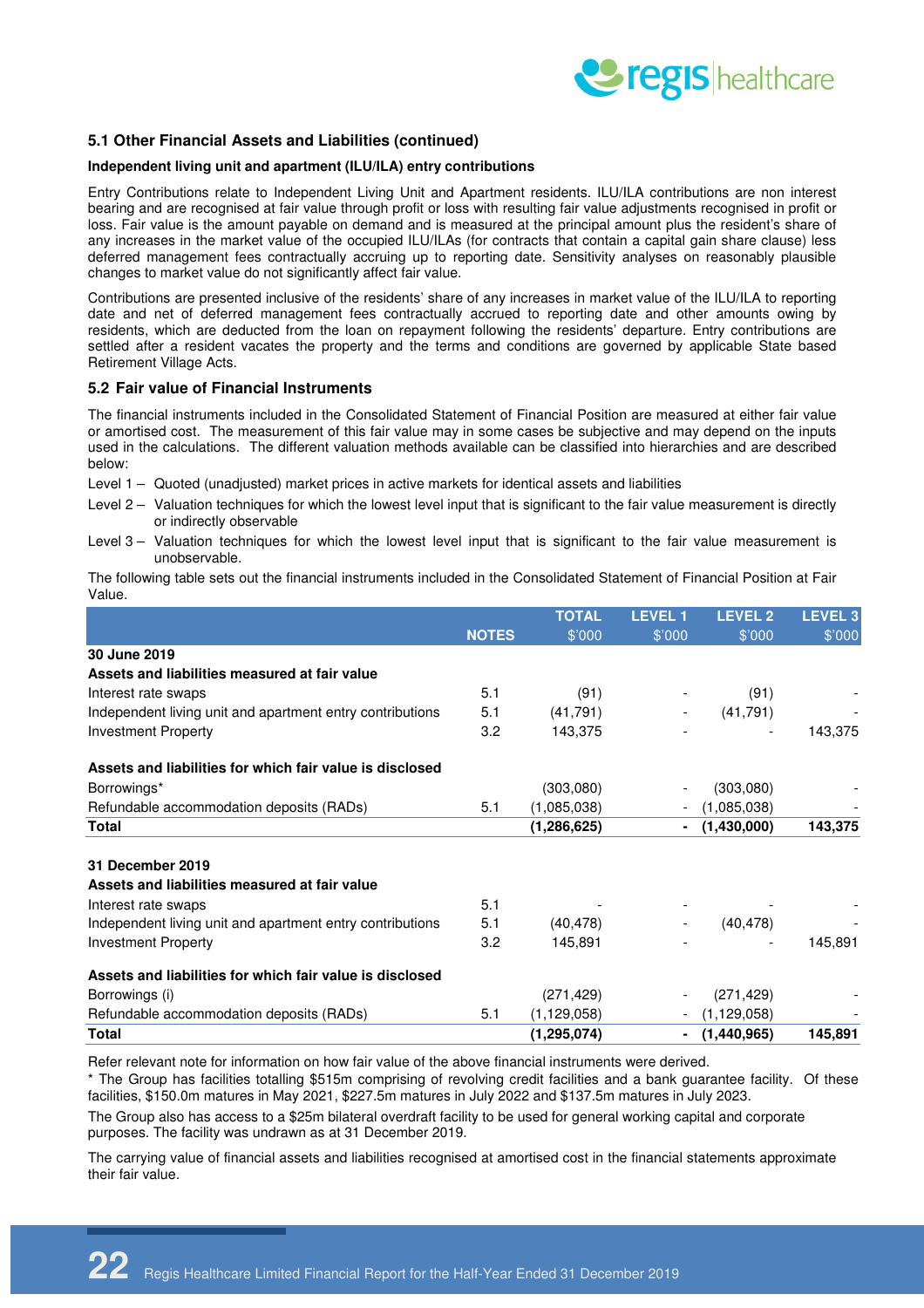

#### **5.3 Commitments**

|                                                               | 31 DEC 2019<br>\$'000 | 30 JUN 2019<br>\$'000 |
|---------------------------------------------------------------|-----------------------|-----------------------|
| Capital expenditure commitments                               |                       |                       |
| Contractual commitments for building works at aged care homes | 1.950                 | 8.832                 |

#### **5.4 Contingencies**

| 31 DEC 2019              | 30 JUN 2019 |
|--------------------------|-------------|
| \$'000                   | \$'000 '    |
| 3.414<br>Bank guarantees | 4.643       |

The Company is a party to legal actions and claims which have arisen in the ordinary course of business. The Directors are of the opinion that provisions are not required in respect of these matters, as it is either not probable that a future sacrifice of economic benefits will be required, or the amount is not capable of reliable measurement.

#### **5.5 Issued Capital**

Movements in ordinary shares on issue are as follows:

|                                | <b>VESTING</b><br><b>DATE FAIR</b><br><b>VALUE</b> | <b>DATE</b>       | <b>NUMBER OF</b><br><b>SHARES</b> | \$'000  |
|--------------------------------|----------------------------------------------------|-------------------|-----------------------------------|---------|
| Balance                        |                                                    | 30 June 2019      | 300,653,689                       | 273,233 |
| Share issue performance rights | 2.66                                               | 20 September 2019 | 94.737                            | 252     |
| <b>Balance</b>                 |                                                    | 31 December 2019  | 300,748,426                       | 273,485 |

#### **5.6 Dividends**

#### **Dividends on ordinary shares paid or provided for**

During the half-year ended 31 December 2019, the following dividend was declared and paid in relation to the financial year ended 30 June 2019.

|                                                                            | 31 DEC 2019 |
|----------------------------------------------------------------------------|-------------|
|                                                                            | \$'000      |
| Final 2019 Dividend: 7.11 cents per share, 100% franked (2018: 8.65 cents) | 21.376      |
| <b>Total Dividends</b>                                                     | 21.376      |
|                                                                            |             |

#### **Proposed dividends on ordinary shares (unrecognised)**

Interim 2020 dividend: 4.02 cents per share, 50% franked (2019: 8.12 cents per share, 100% franked) 12,084

Proposed dividends on ordinary shares are subject to approval and are not recognised as a liability as at 31 December 2019.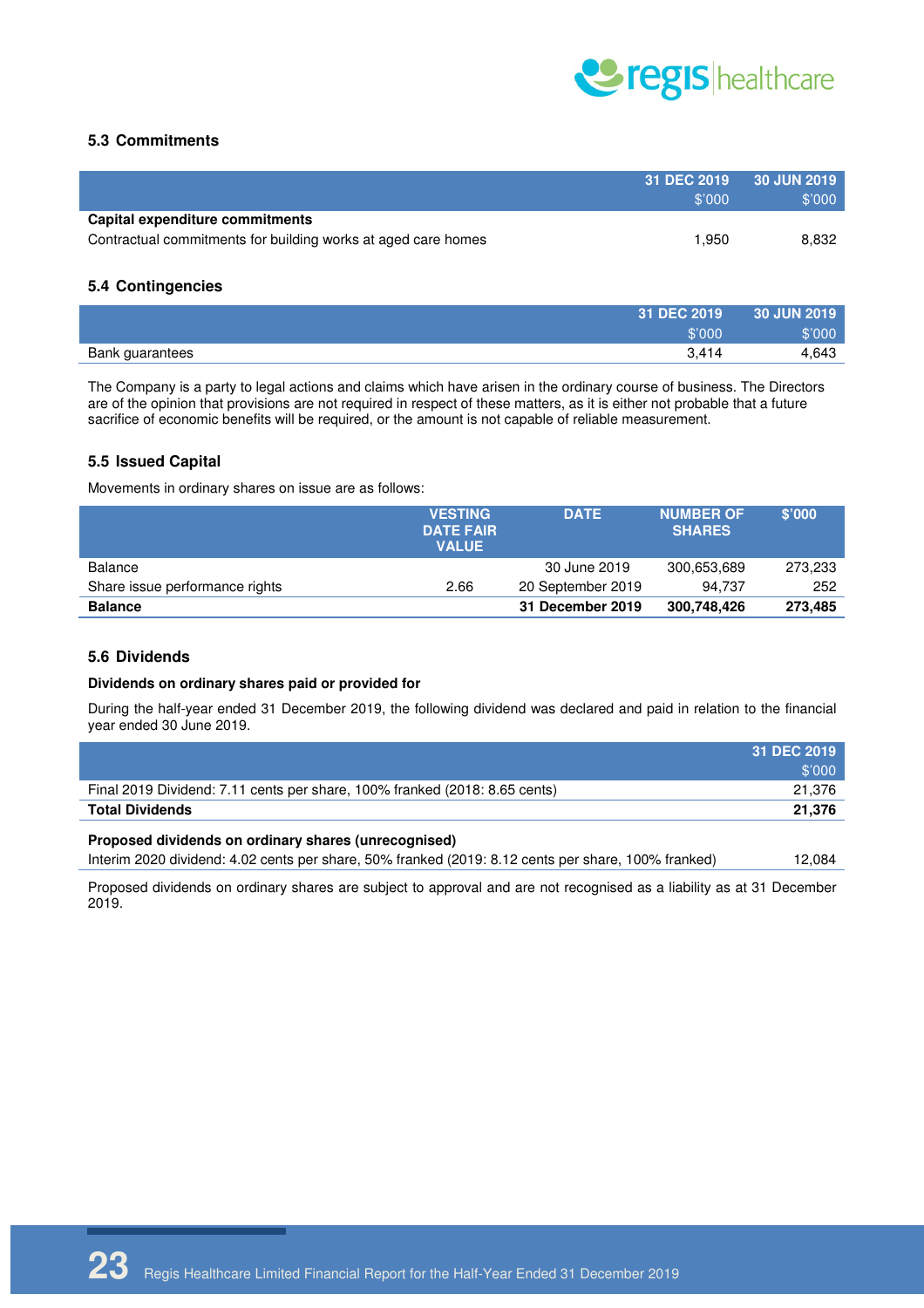

# SECTION 6: OTHER ITEMS

#### **6.1 Significant events after the balance sheet date**

Regis has contracted to acquire two homes near Townsville, Queensland, from Lower Burdekin Home for the Aged Society offering a total of 173 aged care places. Regis will assume ownership from March 2020, subject to approval from the Department of Health. The Group has acquired the business in line with its growth strategy. With a home in Townsville already, the location is a good fit with the North Queensland operating network.

In January 2020, two of five retail units located at Port Coogee that are classified as held for sale at the half-year ended 31 December 2019 were disposed of.

No other matters or circumstances have arisen since the end of the period to the date of this report, which significantly affected or may significantly affect the operations of the Group, the results of those operations, or the state of affairs of the Group in subsequent financial periods.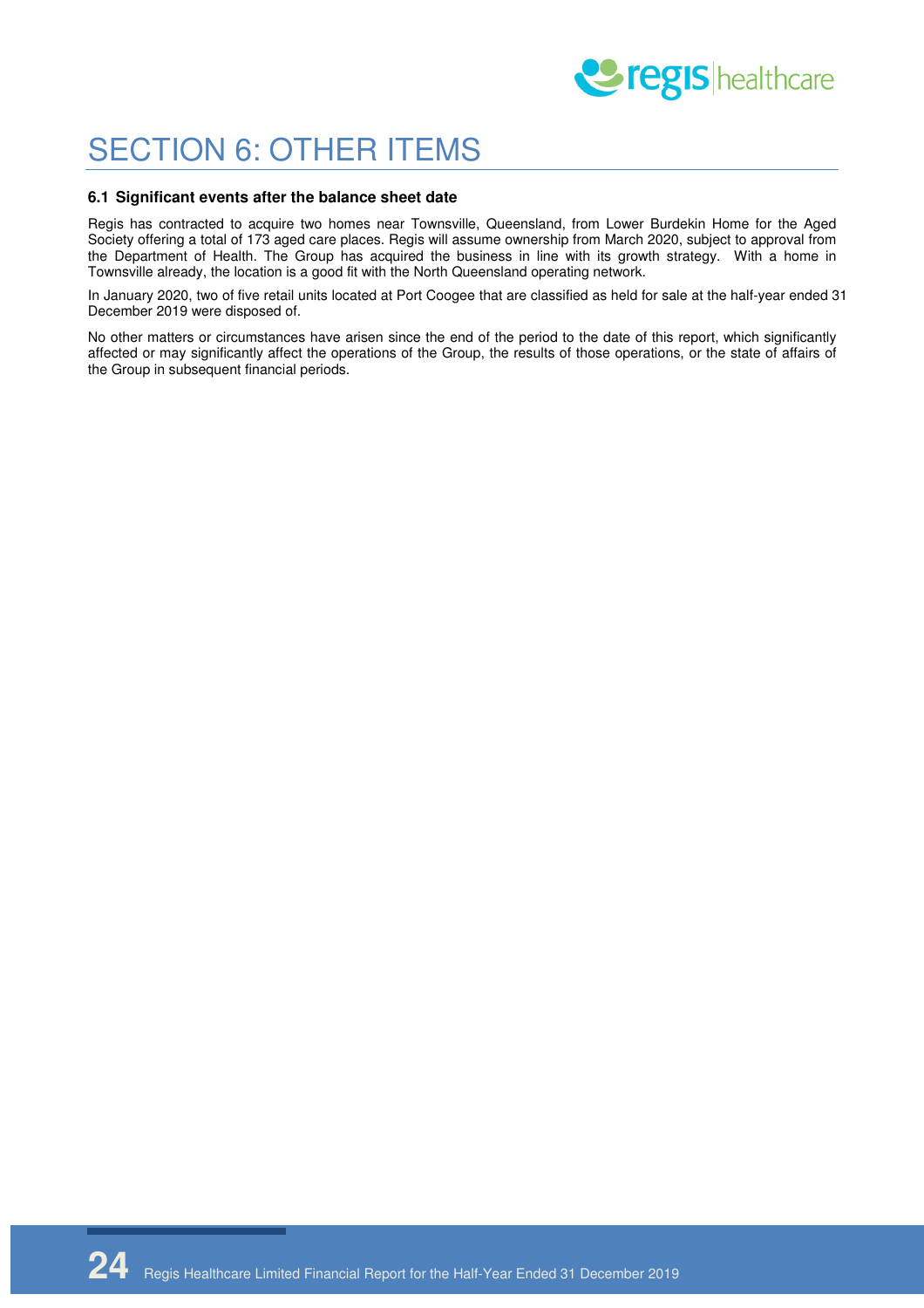

## DIRECTORS' DECLARATION

In accordance with a resolution of the directors of Regis Healthcare Limited, I state that:

- 1. In the opinion of the directors:
	- (a) The interim financial statements and notes of Regis Healthcare Limited are in accordance with the Corporations Act 2001, including:
		- (i) giving a true and fair view of the consolidated entity's financial position as at 31 December 2019 and of its performance for the half-year ended on that date; and
		- (ii) complying with Australian Accounting Standard AASB 134 Interim Financial Reporting and the Corporations Regulations 2001.
	- (b) there are reasonable grounds to believe that the Company will be able to pay its debts as and when they become due and payable.
- 2. This declaration has been made in accordance with a resolution of directors.

On behalf of the Board

Frahan

Graham K Hodges Chairman Melbourne, 26 February 2020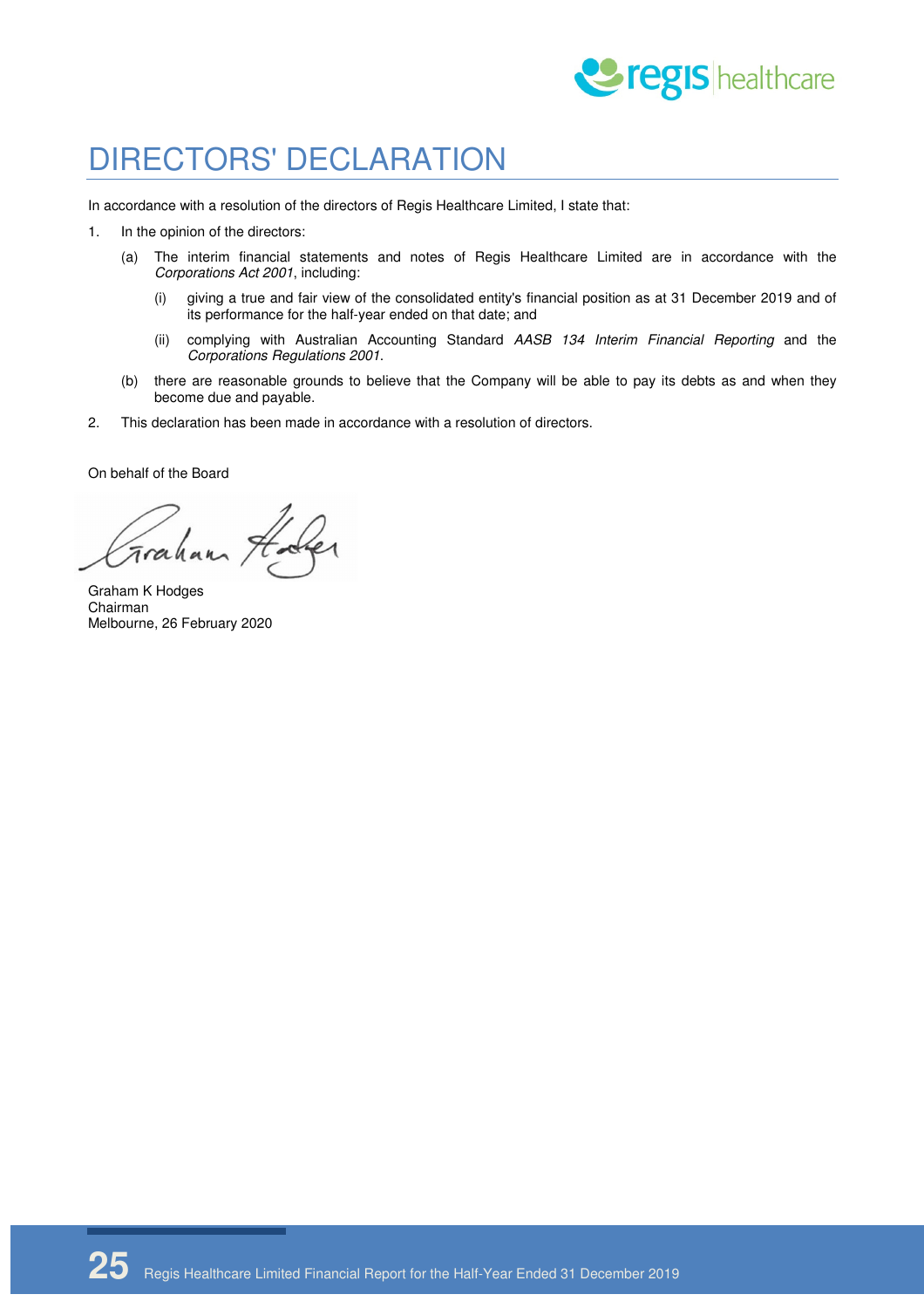

Ernst & Young 8 Exhibition Street Melbourne VIC 3000 Australia GPO Box 67 Melbourne VIC 3001

Tel: +61 3 9288 8000 Fax: +61 3 8650 7777 ey.com/au

### **Independent Auditor's Review Report to the Members of Regis Healthcare Limited**

### **Report on the Half-Year Financial Report**

### Conclusion

We have reviewed the accompanying half-year financial report of Regis Healthcare Limited (the Company) and its subsidiaries (collectively the Group), which comprises the consolidated statement of financial position as at 31 December 2019, the consolidated statement of comprehensive income, consolidated statement of changes in equity and consolidated statement of cash flows for the half-year ended on that date, notes comprising a summary of significant accounting policies and other explanatory information, and the directors' declaration.

Based on our review, which is not an audit, nothing has come to our attention that causes us to believe that the half-year financial report of the Group is not in accordance with the *Corporations Act 2001*, including:

- (a) giving a true and fair view of the consolidated financial position of the Group as at 31 December 2019 and of its consolidated financial performance for the half-year ended on that date; and
- (b) complying with Accounting Standard AASB 134 *Interim Financial Reporting* and the *Corporations Regulations 2001*.

### Directors' Responsibility for the Half-Year Financial Report

The directors of the Company are responsible for the preparation of the half-year financial report that gives a true and fair view in accordance with Australian Accounting Standards and the *Corporations Act 2001* and for such internal control as the directors determine is necessary to enable the preparation of the half-year financial report that is free from material misstatement, whether due to fraud or error.

### Auditor's Responsibility

Our responsibility is to express a conclusion on the half-year financial report based on our review. We conducted our review in accordance with Auditing Standard on Review Engagements ASRE 2410 *Review of a Financial Report Performed by the Independent Auditor of the Entity*, in order to state whether, on the basis of the procedures described, anything has come to our attention that causes us to believe that the half-year financial report is not in accordance with the *Corporations Act 2001* including: giving a true and fair view of the Group's consolidated financial position as at 31 December 2019 and its consolidated financial performance for the half-year ended on that date; and complying with Accounting Standard AASB 134 *Interim Financial Reporting* and the *Corporations Regulations 2001*. As the auditor of the Group, ASRE 2410 requires that we comply with the ethical requirements relevant to the audit of the annual financial report.